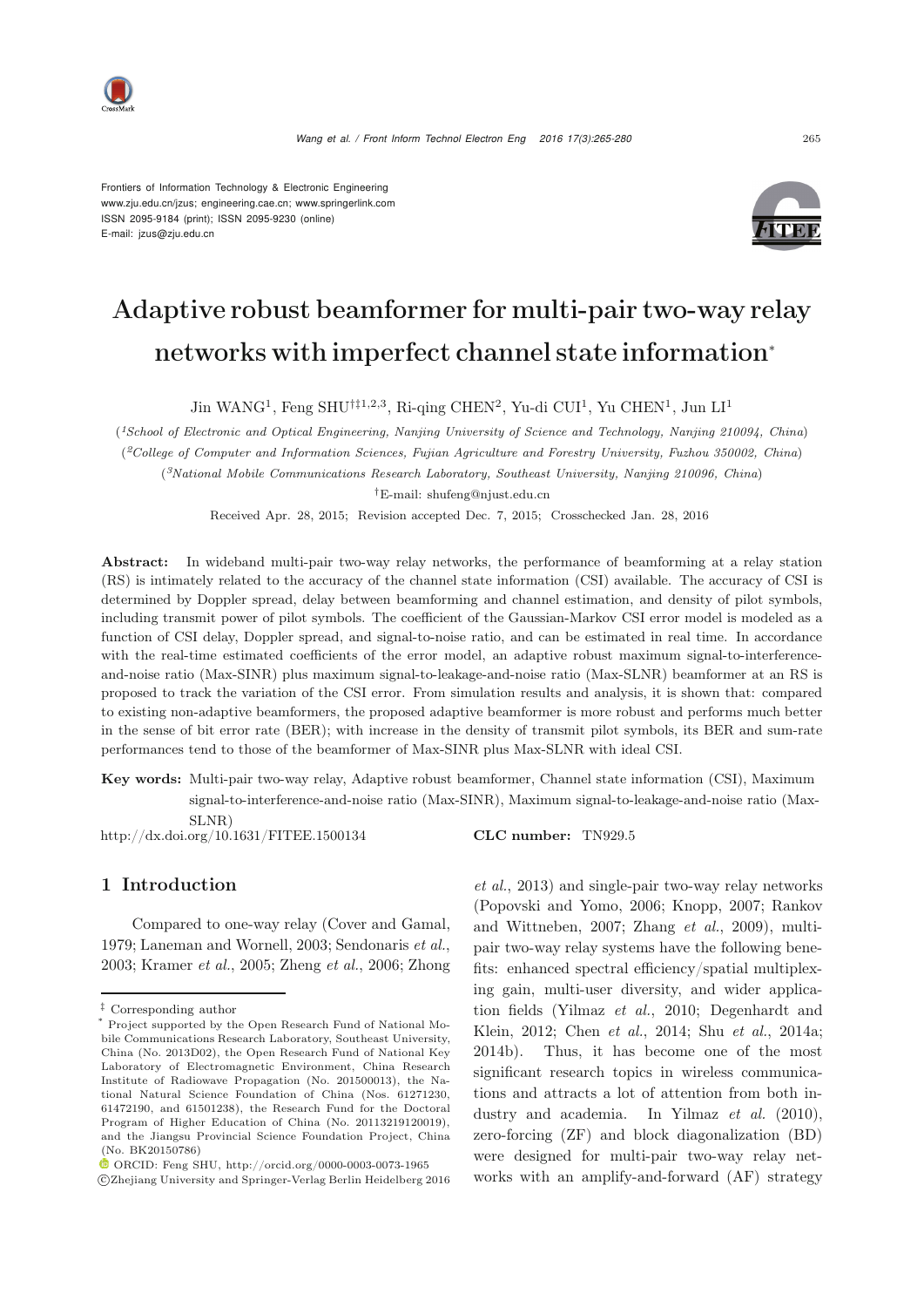and analogy network coding is also developed under a quantize-and-forward (QF) strategy. Three multigroup multicast beamforming schemes including ZF, multicast-aware ZF, and signal-to-interference-andnoise ratio (SINR) balancing with bisection search were investigated in relay networks with a decodeand-forward (DF) strategy in [Degenhardt and Klein](#page-9-5) [\(2012](#page-9-5)). In Shu *[et al.](#page-10-6)* [\(2014b](#page-10-6)), two high-performance beamformers at a relay station (RS) were proposed and shown to be much better than ZF and BD in [Yilmaz](#page-10-5) *et al.* [\(2010](#page-10-5)[\)](#page-9-6) [in](#page-9-6) [terms](#page-9-6) [of](#page-9-6) [sum-rate.](#page-9-6) Chen *et al.* [\(2014](#page-9-6)) proposed a high-performance maximum SINR (Max-SINR) plus maximum signal-to-leakageand-noise ratio (Max-SLNR) beamformer per user at an RS, which was shown to perform better than the [Max-SINR](#page-10-6) [plus](#page-10-6) [Max-SLNR](#page-10-6) [per](#page-10-6) [antenna](#page-10-6) [in](#page-10-6) Shu *et al.* [\(2014b\)](#page-10-6) in the sense of sum-rate. In Shu *[et al.](#page-10-7)* [\(2014a](#page-10-7)), a spatial channel pairing (SCP) based on maximizing sum-rate (MSR) was proposed for AFbased multi-pair two-way relay networks. Additionally, a new mathematical inequality was proved and applied to derive the closed-form solution of the proposed SCP-MSR.

In the papers mentioned above, channel state information (CSI) at an RS was usually assumed to be per[fect](#page-9-1) [\(Cover and Gamal](#page-9-0)[,](#page-9-1) [1979](#page-9-0)[;](#page-9-1) Laneman and Wornell, [2003](#page-9-1)). However, in practical systems, CSI can be obtained either through reverse channel estimation in time-division-duplex (TDD) by using the reciprocity between uplink and downlink or feedback in frequency-division-duplex (FDD) operation. Channel estimation usually generates errors. In conventional multi-user multi-input multi-output (MIMO) systems, a ZF precoder with imperfect CSI was proposed and its sum-rate expression was given and discussed (Mao *[et al.](#page-9-7)*, [2012](#page-9-7)). [Wang](#page-10-8) *et al.* [\(2007\)](#page-10-8) investigated the impact of channel estimation error on bit error rate (BER) when the ZF precoder is adopted at the base station (BS), and proved an approximate distribution of signal-to-noise ratio (SNR) at the receiver. In [Sadek](#page-10-9) *et al.* [\(2007](#page-10-9)), the conventional Max-SLNR precoder was redesigned by considering imperfect CSI. In one-way and two-way relay systems, robust beamforming at an RS was investigated [\(Chalise and Vandendorpe](#page-9-8), [2009](#page-9-8); [Wang](#page-10-10) *et al.*, [2012;](#page-10-10) [Shen](#page-10-11) *et al.*, [2013;](#page-10-11) Aziz *[et al.](#page-9-9)*, [2014\)](#page-9-9). Compared to a one-way relay, in a two-way relay scenario, elimination of self-interference at the mobile station is required. As a result, the channel estimation error has a more serious e[ffect](#page-9-8) [on](#page-9-8) [a](#page-9-8) [two-way](#page-9-8) [system](#page-9-8) [\(](#page-9-8)Chalise and [Vandendorpe,](#page-10-10) [2009](#page-9-8)[;](#page-10-10) [Shen](#page-10-11) *et al.*, [2013\)](#page-10-11). In Wang *et al.* [\(2012\)](#page-10-10), a closed-form formula of BER and an approximate formula of outage probability were derived with residual self-interference in a distributed two-way relay system. A beamforming method of minimizing the worst-case relay power under worstcase SINR constraints was designed for single-pair two-way relay systems in the presence of channel estimation errors (Aziz *[et al.](#page-9-9)*, [2014\)](#page-9-9).

To the best of our knowledge, almost all literature on robust beamforming at an RS or a BS makes the assumption that the variance or covariance matrix of the channel estimation error is fixed. However, in an actual wireless channel, due to the effect of time-variant fading and interference, the variance or covariance matrix of CSI from channel estimation usually varies with time and is not fixed. Therefore, in this paper, we develop an adaptive robust Max-SINR plus Max-SLNR beamformer of tracking the channel variation by taking Doppler spread, delay between channel estimation and beamforming, and the density and power of pilot symbols into account.

### 2 System model

Notations: throughout the paper, matrices, vectors, and scalars are denoted by letters of bold upper case, bold lower case, and lower case, respectively. Signs  $(\cdot)^*$  and  $(\cdot)^H$  denote matrix conjugate and conjugate transpose, respectively.  $I_n$  denotes an  $n \times n$ identity matrix.

A wideband multi-pair two-way relaying orthogonal frequency division multiplexing (OFDM) system is considered in this paper, where the total number of subcarriers is  $N_{\rm C}$ , the length of cyclic prefix  $(CP)$  is L, and there is one central relay station  $(RS)$ and K pairs of multi-antenna mobile stations (MSs). The RS is equipped with N antennas and each MS has M antennas. All MSs exchange their information via the central RS during two time slots. Below, the two MSs of the kth user pair are denoted as  $k_a$ and  $k_b$  and we use  $k_{(-i)}$  to denote the complement of  $k_i$ ,  $i \in S_{ab} = \{a, b\}$ . In the second time slot, the received frequency-domain symbol at user  $k_i$  from user  $k_{(-i)}$  corresponding to the qth subcarrier of the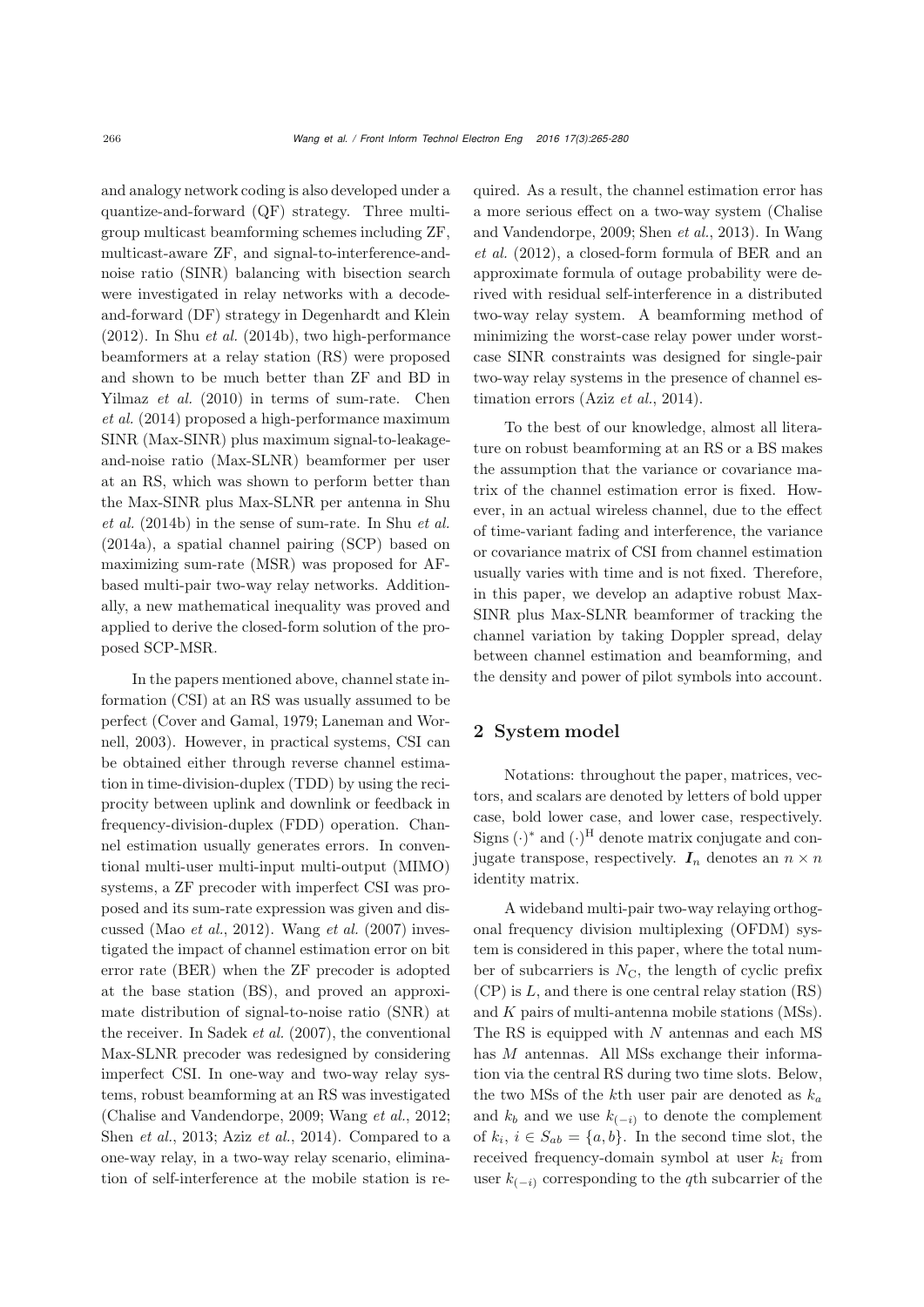uth OFDM symbol is

$$
r_{k_i}^{uq} = \beta \left(\mathbf{G}_{k_i}^{uq}\right)^{\mathrm{T}} \mathbf{W}_{\mathrm{RS}}^{uq} \mathbf{H}_{k_{(-i)}}^{uq} s_{k_{(-i)}}^{uq} + \beta \left(\mathbf{G}_{k_i}^{uq}\right)^{\mathrm{T}} \mathbf{W}_{\mathrm{RS}}^{uq} \mathbf{H}_{k_i}^{uq} s_{k_i}^{uq} + c_{k_i}^{uq} + \beta \left(\mathbf{G}_{k_i}^{uq}\right)^{\mathrm{T}} \mathbf{W}_{\mathrm{RS}}^{uq} z_{\mathrm{RS}}^{uq} + z_{k_i}^{uq}, \tag{1}
$$

where  $s_{k_{(-i)}}^{uq}$  denotes the transmit symbol from user  $k_{(-i)}$  to user  $k_i$  corresponding to the q<sup>th</sup> subcarrier of the *u*th OFDM symbol,  $(G_{k_i}^{uq})^{\text{T}}$  and  $H_{k_i}^{uq}$  stand for the downlink and uplink channel matrices of user  $k_i$  corresponding to the qth subcarrier of the uth OFDM symbol respectively,  $z_{\text{RS}}^{uq}$  and  $z_{k_i}^{uq}$  denote the additive white Gaussian noise (AWGN) vectors at the RS and user  $k_i$  respectively, and  $\beta$  is the normalized factor defined as

$$
\beta = P_{\rm RS}^{\frac{1}{2}} \left\{ \text{tr} \sum_{m=1}^{M} \sum_{q=1}^{N_{\rm C}} \left[ \left( \sum_{k=1}^{K} \sum_{i \in \{a,b\}} P_{\rm MS} M^{-1} \right. \right. \left. \cdot \mathbf{H}_{k_i}^{uq} \left( \mathbf{H}_{k_i}^{uq} \right)^{\rm H} + \sigma_{\rm RS}^2 \mathbf{I}_N \right) \left( \mathbf{W}_{\rm RS}^{uq} \right)^{\rm H} \mathbf{W}_{\rm RS}^{uq} \right] \right\}^{-\frac{1}{2}} \tag{2}
$$

at the RS and is designed such that the total transmit power at the RS is less than or equal to  $P_{\rm RS}$ , where  $\sigma_{\text{RS}}^2$  is the element-wise variance of the noise vector at the RS. In Eq. [\(1\)](#page-2-0),  $c_{k_i}^{uq}$  is the total residual interference vector from other user pairs, defined as

$$
\mathbf{c}_{k_i}^{uq} = \beta \left(\mathbf{G}_{k_i}^{uq}\right)^{\mathrm{T}} \mathbf{W}_{\mathrm{RS}}^{uq} \sum_{k'=1,k'\neq k}^{K} \sum_{i'\in\{a,b\}} \mathbf{H}_{k'_{i'}}^{uq} s_{k'_{i'}}^{uq}, \quad (3)
$$

and  $W_{\rm RS}^{uq}$  represents the combined effect of the receive beamforming  $(W_{r,k_{(-i)}}^{uq})$  and transmit beamforming  $(W^{uq}_{t,k_i})$  at the RS corresponding to the q<sup>th</sup> subcarrier of the uth OFDM symbol, and is defined as

$$
W_{\rm RS}^{uq} = \sum_{k=1}^{K} \sum_{i \in \{a,b\}} W_{t,k_i}^{uq} \left( W_{r,k_{(-i)}}^{uq} \right)^{\rm T} . \tag{4}
$$

The second term on the right-hand side of Eq. [\(1\)](#page-2-0) is the self-interference signal, which can be completely cancelled at the MS, provided that the perfect CSI is available to MS  $k_i$ .

In a practical system, only imperfect CSI is available at an RS, and the CSI obtained by channel estimation will be affected by several factors such as the channel estimation error and time-varying properties of the wireless channel. Considering the uncertainty in CSI, similar to [Zhou](#page-10-12) *et al.* [\(2011\)](#page-10-12), the

estimated channel matrices for beamforming at the RS are modeled as

<span id="page-2-1"></span>
$$
\widehat{H}_{k_i}^{(u-\Delta u)q} = \rho_{\rm H} H_{k_i}^{uq} + \sqrt{1 - \rho_{\rm H}^2} H_{e,k_i}^{uq} \tag{5}
$$

<span id="page-2-0"></span>and

<span id="page-2-2"></span>
$$
\widehat{G}_{k_i}^{(u-\Delta u)q} = \rho_{\rm G} \mathbf{G}_{k_i}^{uq} + \sqrt{1 - \rho_{\rm G}^2} \mathbf{G}_{e,k_i}^{uq},\qquad(6)
$$

where  $\Delta u$  is the corresponding delayed number of OFDM symbols between channel estimation and beamforming at the RS, and  $\rho_H$  and  $\rho_G$  are the error model coefficients for uplink and downlink channels, respectively. In the model above,  $\widehat{H}_{k_i}^{(u-\Delta u)q}$ and  $\hat{G}_{k_i}^{(u-\Delta u)q}$  are the imperfect estimated channel matrices at the qth subcarrier of the uth symbol of user  $k_i$ , whereas  $\mathbf{H}^{uq}_{e,k_i}$  and  $\mathbf{G}^{uq}_{e,k_i}$  represent the error matrices from channel estimation and time-varying of the channel, whose entries are assumed to have independent identically distributed (i.i.d.) complex Gaussian random variables with variance  $\sigma_H^2$  and  $\sigma_G^2$ , respectively. The remaining channel matrices  $H^{uq}$ and *G*uq are the actual ideal channel matrices for beamforming at the time constant of beamforming at the RS. In general, they are unknown and are required to be anticipated by the model above and the known  $\widehat{H}_{k_i}^{(u-\Delta u)q}$  and  $\widehat{G}_{k_i}^{(u-\Delta u)q}$ . However, two major factors contributing to the CSI error should be taken into account: (1) channel estimation error determined by the density of pilot symbols and the transmit power of the pilot; (2) time-varying error due to the time delay between channel estimation and beamforming at the RS and the Doppler spread. Due to the Doppler spread and channel fading,  $\rho_H$  and  $\rho_G$  in the model above should not be fixed. Hence, the constant models in Eqs. [\(5\)](#page-2-1) and [\(6\)](#page-2-2) are changed to the time-variant models:

<span id="page-2-5"></span>and

<span id="page-2-3"></span>
$$
\widehat{H}_{k_i}^{(u-\Delta u)q} = \rho_{\mathrm{H},k_i}^{u} H_{k_i}^{uq} + \xi_{\mathrm{H},k_i}^{u} H_{\mathrm{e},k_i}^{uq} \tag{7}
$$

<span id="page-2-4"></span>
$$
\hat{G}_{k_i}^{(u-\Delta u)q} = \rho_{G,k_i}^u \mathbf{G}_{k_i}^{uq} + \xi_{G,k_i}^u \mathbf{G}_{e,k_i}^{uq},\tag{8}
$$

where  $\rho_{H,k_i}^u$  and  $\rho_{G,k_i}^u$  are the time-variant error model coefficients, and the corresponding  $\xi_{H,k_i}^u \triangleq$  $\boxed{1 - \left(\rho_{\text{H},k_i}^u\right)^2}$  and  $\xi_{\text{G},k_i}^u \triangleq \sqrt{\frac{2}{\pi}}$  $\left(1-\left(\rho_{{\rm G},k_i}^u\right)^2\,{\rm measure}\right)$ the accuracy of CSI imperfection.  $\rho_{H,k_i}^u$  and  $\rho_{G,k_i}^u$ change from user to user, and from block to block. Here, one 'block' implies several frames or several hundred or even a thousand OFDM symbols.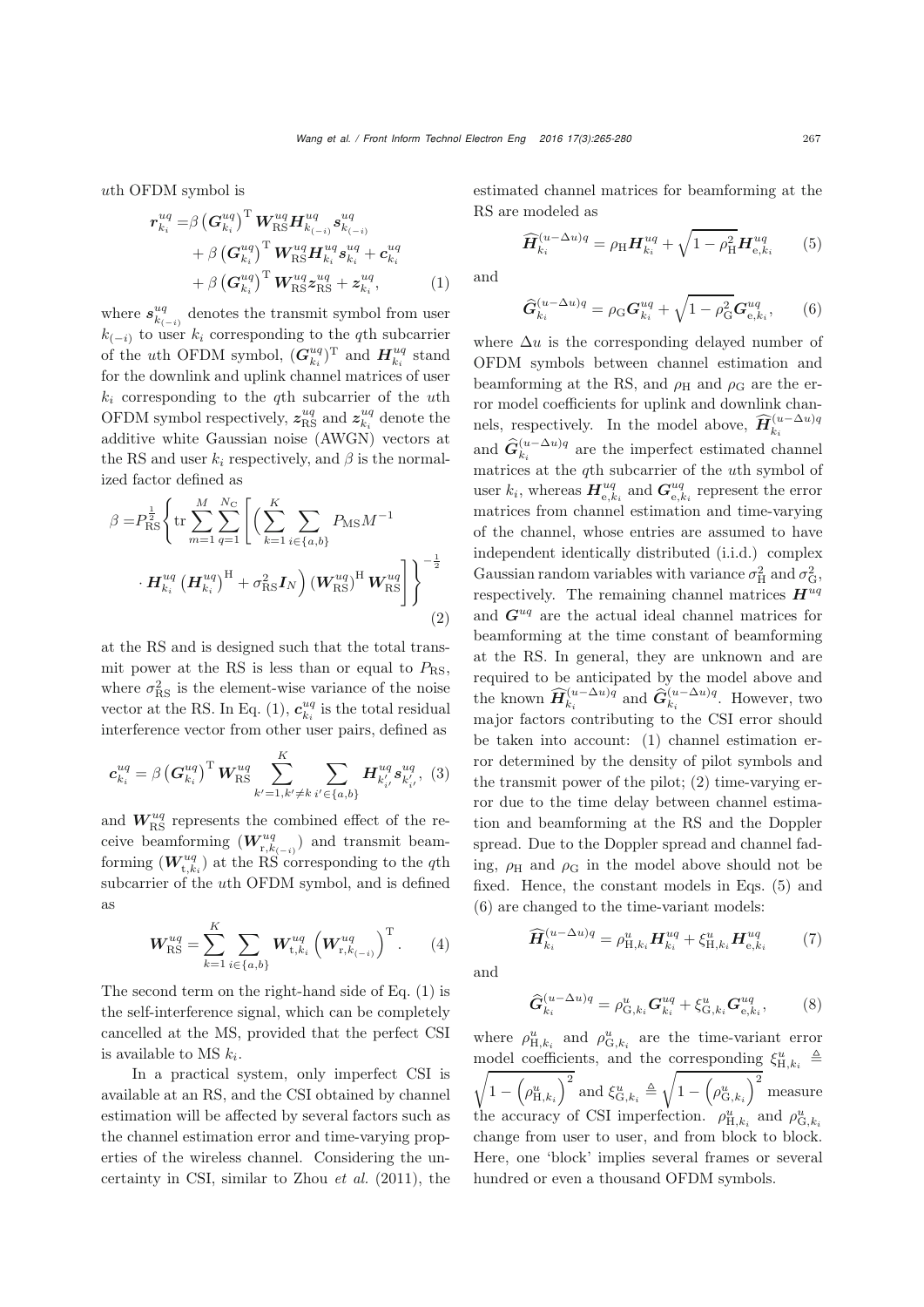Based on Eqs. [\(7\)](#page-2-3) and [\(8\)](#page-2-4), we design an adaptive method that the beamformer can follow and is robust against this variation. To simplify the estimation and derivation of  $\rho_{H,k_i}^u$  and  $\rho_{G,k_i}^u$  below, we suppose that pilot patterns for different users are designed to be orthogonal such that there is no interference among users in the training phase. Before beamforming at the RS, each user sends its own pilot symbols to the RS at the same time. For a wideband multi-pair two-way network, because of the time-domain properties of wireless channels, there are 2MKNL channel parameters that need to be estimated. In other words, each user will need at least ML pilot grids employed at the transmitter to complete a one-time channel estimation. This means at least ML distinct time-frequency grids are required at the transmitter. When the number of transmit time-frequency pilot grids is equal to  $ML$ , the received pilot frequency-domain symbol over subchannel  $q$  at the *n*<sup>th</sup> antenna of a BS from the *m*<sup>th</sup> transmit antenna of user  $k_i$  is equivalently written as

$$
\tilde{Y}_{k_i,mn}^{uq} = H_{k_i,mn}^{uq} \tilde{s}_{k_i,m}^{uq} + \tilde{z}_{k_i,mn}^{uq}.
$$
 (9)

Then we can readily obtain the value of  $G^{uq}_{k_i,mn}$ by making use of channel reciprocity between uplink and downlink. If the number of transmit timefrequency pilot grids is larger than  $2M^2KL$ , an SNR gain factor will be introduced to represent the increase in the number of pilot grids, as will be discussed later.

## 3 Proposed adaptive robust beamformer of Max-SINR plus Max-SLNR at a relay station

In this section, we design the transmit  $(\boldsymbol{W}_{\text{t},k_{i}}^{uq})$ and receive  $(W^{uq}_{r,k_{(-i)}})$  beamforming matrices at the RS by making use of Max-SINR and Max-SLNR criteria in the presence of imperfect CSI, respectively.

#### 3.1 Proposed robust Max-SINR

In the first time slot, the receive signal vector in the absence of beamforming at the RS is

$$
r_{\rm RS}^{uq} = H_{k_i}^{uq} s_{k_i}^{uq} + H_{k_{(-i)}}^{uq} s_{k_{(-i)}}^{uq} + H_{-k}^{uq} s_{-k}^{uq} + z_{\rm RS}^{uq},\tag{10}
$$

where  $-k$  denotes the set  $\{1_a, 1_b, 2_a, ..., (k-1)_b,$  $(k+1)<sub>a</sub>, (k+1)<sub>b</sub>, ..., K<sub>b</sub>$  and  $\boldsymbol{H}_{-k}^{uq} = [\boldsymbol{H}_{1_{a}}^{uq}, \boldsymbol{H}_{1_{b}}^{uq}]$ 

 $\ldots$ ,  $\bm{H}^{uq}_{(k-1)_b}$ ,  $\bm{H}^{uq}_{(k+1)_a}$ ,  $\bm{H}^{uq}_{(k+1)_b}$ ,  $\ldots$ ,  $\bm{H}^{uq}_{K_b}$ ]. The firststage receive beamforming matrix  $\left(W^{uq}_{r,k_{(-i)}}\right)$  $\Big)^{\mathrm{T}}$  at the RS is applied to the total receive signal vector  $r_{\rm RS}$  at the RS and forms a new signal for the link from user  $k_{(-i)}$  to user  $k_i$ :

<span id="page-3-0"></span>
$$
\mathbf{x}_{\text{RS},k_{(-i)}}^{uq} = \left(\mathbf{W}_{\text{r},k_{(-i)}}^{uq}\right)^{\text{T}} \mathbf{H}_{k_i}^{uq} \mathbf{s}_{k_i}^{uq} + \left(\mathbf{W}_{\text{r},k_{(-i)}}^{uq}\right)^{\text{T}} \mathbf{H}_{k_{(-i)}}^{uq} \mathbf{s}_{k_{(-i)}}^{uq} + \left(\mathbf{W}_{\text{r},k_{(-i)}}^{uq}\right)^{\text{T}} \mathbf{H}_{-k}^{uq} \mathbf{s}_{-k}^{uq} + \mathbf{z}_{\text{RS}}^{uq}, \quad (11)
$$

where  $\boldsymbol{W}^{uq}_{\mathrm{r},k_{(-i)}}$  is obtained by maximizing the SINR of user  $k_{(-i)}$  corresponding to the qth subcarrier of the uth OFDM symbol. Since the imperfect CSI is available at the RS, the self-interference cannot be cancelled completely. From Eqs. [\(7\)](#page-2-3) and [\(11\)](#page-3-0), given that  $\widehat{H}_{k_i}^{(u-\Delta u)q}$  and  $\rho_{H,k_i}^u$  are known or can be estimated, the average SINR of user  $k_{(-i)}$  corresponding to the qth subcarrier of the uth OFDM symbol is formulated as

$$
\begin{aligned}\n\text{SINR}_{k_{(-i)}}^{uq} &= P_{\text{MS}} M^{-1} \text{tr} \left( \left( \boldsymbol{W}_{\text{r},k_{(-i)}}^{uq} \right)^{\text{T}} \boldsymbol{\Phi}_{1} \\
&\cdot \left( \boldsymbol{W}_{\text{r},k_{(-i)}}^{uq} \right)^{*} \right) \cdot \left[ \sigma_{\text{RS}}^{2} + P_{\text{MS}} M^{-1} \\
&\cdot \text{tr} \left( \left( \boldsymbol{W}_{\text{r},k_{(-i)}}^{uq} \right)^{\text{T}} \left( \boldsymbol{\Phi}_{2} + \boldsymbol{\Phi}_{3} \right) \left( \boldsymbol{W}_{\text{r},k_{(-i)}}^{uq} \right)^{*} \right) \right]^{-1},\n\end{aligned} \tag{12}
$$

<span id="page-3-1"></span>where  $\Phi_1$ ,  $\Phi_2$ , and  $\Phi_3$  are the covariance matrices of channels corresponding to the useful signal, interference from other user pairs, and the residual interference signal due to imperfect CSI, respectively, defined as

$$
\boldsymbol{\Phi}_{1} = E\left[\boldsymbol{H}_{k_{(-i)}}^{uq} \left(\boldsymbol{H}_{k_{(-i)}}^{uq}\right)^{\mathrm{H}} \middle| \rho_{\mathrm{H},k_{(-i)}}^{u}, \widehat{\boldsymbol{H}}_{k_{(-i)}}^{(u-\Delta u)q} \right],\tag{13}
$$

$$
\boldsymbol{\Phi}_2 = E \bigg[ \boldsymbol{H}_{-k}^{uq} \left( \boldsymbol{H}_{-k}^{uq} \right)^{\mathrm{H}} \bigg| \bigg\{ \rho_{\mathrm{H}, 1_a}^{u}, \rho_{\mathrm{H}, 1_b}^{u}, \dots, \rho_{\mathrm{H}, (k-1)_b}^{u},
$$

$$
\rho_{H,(k+1)_a}^u, \dots, \rho_{H,K_a}^u, \rho_{H,K_b}^u \left\}, \widehat{H}_{-k}^{(u-\Delta u)q} \right], \quad (14)
$$

$$
\boldsymbol{\Phi}_3 = E\left[\boldsymbol{H}_{\mathrm{e},k_i}^{uq} \left(\boldsymbol{H}_{\mathrm{e},k_i}^{uq}\right)^{\mathrm{H}} \middle| \rho_{\mathrm{H},k_i}^{u}, \widehat{\boldsymbol{H}}_{k_i}^{(u-\Delta u)q}\right]. \tag{15}
$$

The optimal receive beamforming matrix  $(W^{uq}_{r,k_{(-i)}})$  is obtained by maximizing the above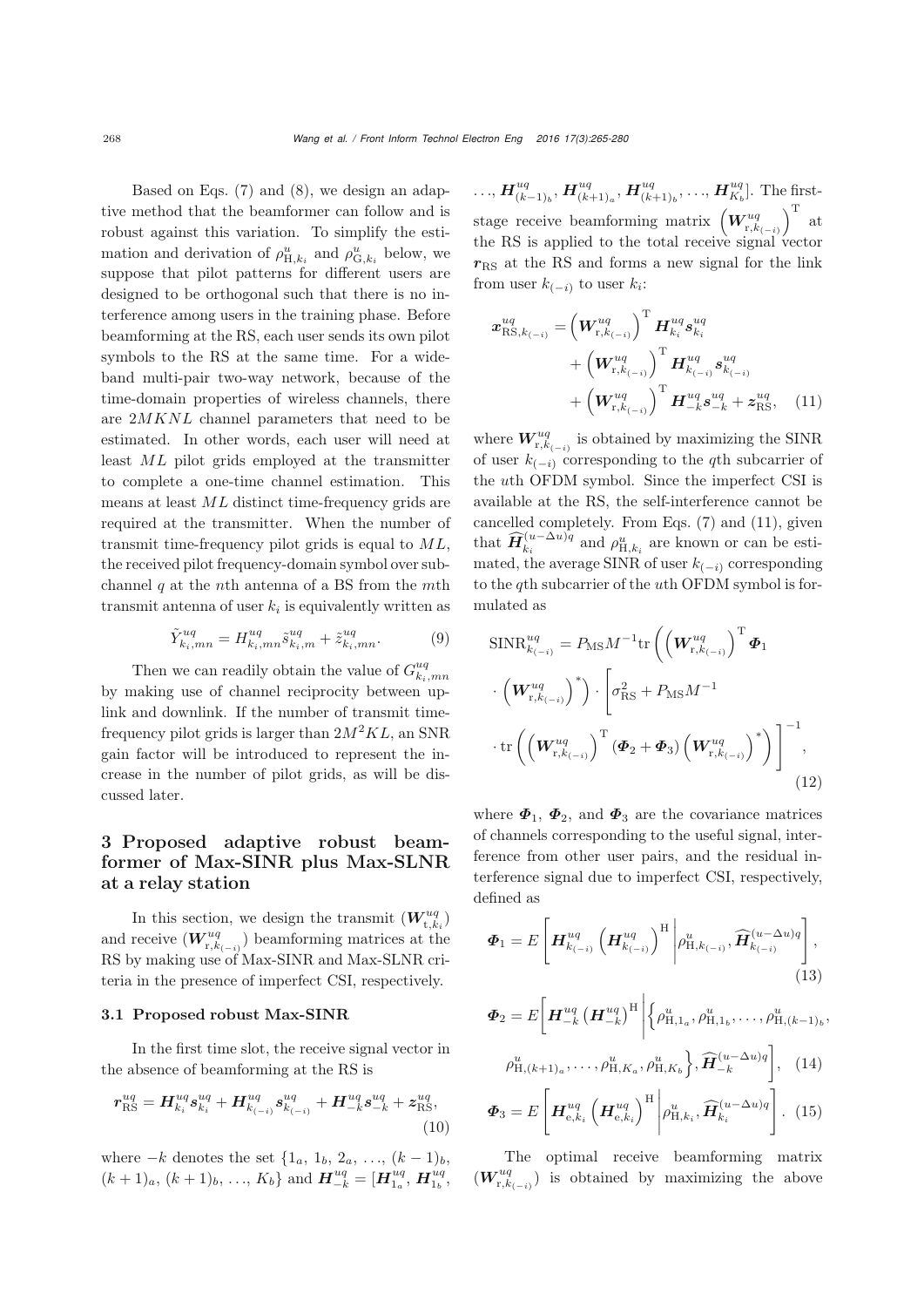SINR corresponding to the  $q$ th subcarrier of the  $u$ th OFDM symbol of user  $k_{(-i)}$  in Eq. [\(12\)](#page-3-1), which is reduced to the eigenvector of the largest  $M$  eigenvalues of matrix  $A_{k_{(-i)}}$ :

$$
\boldsymbol{A}_{k_{(-i)}} = \frac{\boldsymbol{\Phi}_1^{\mathrm{T}}}{\sigma_{\mathrm{RS}}^2 \boldsymbol{I}_N + P_{\mathrm{MS}} M^{-1} \left(\boldsymbol{\Phi}_2 + \boldsymbol{\Phi}_3\right)^{\mathrm{T}}},\qquad(16)
$$

which, in accordance with the derivation in Appendix A, can be further simplified as Eq. [\(17\)](#page-4-0) where  $\sigma_{\text{MS}}^2$  is the element-wise variance of the noise vector at the MS. Obviously, if  $\rho_{\mathrm{H},k_{i}}^{u}$  in Eq. [\(17\)](#page-4-0) can be estimated and updated periodically, the above robust receive beamformer becomes an adaptive one. This is also consistent with the real wireless scenario.

#### 3.2 Proposed robust Max-SLNR

In the second time slot, the downlink channel is viewed as a broadcasting channel. Considering the duality between Max-SINR in uplink and Max-SLNR in downlink, Max-SLNR can be applied to the second time slot to further compress the interference from other user pairs. Provided that  $\hat{G}_{k_i}^{(u-\Delta u)q}$  and  $\rho_{\mathrm{G},k_i}^u$  are known or can be estimated, using the concept of leakage, the average SLNR of the transmit signal of user  $k_i$  corresponding to the qth subcarrier of the uth OFDM symbol to other user pairs is defined as SLNRU<sub>que</sub>

SLNR<sub>k<sub>i</sub></sub><sup>uq</sup> =  
\n
$$
P_{\text{RS}} N^{-1} \text{tr} \left( \boldsymbol{W}_{t,k_i}^{uq} \boldsymbol{\Psi}_1 \left( \boldsymbol{W}_{t,k_i}^{uq} \right)^{\text{H}} \right)
$$
\n
$$
\sigma_{\text{MS}}^2 + P_{\text{RS}} N^{-1} \text{tr} \left( \boldsymbol{W}_{t,k_i}^{uq} \left( \boldsymbol{\Psi}_2 + \boldsymbol{\Psi}_3 \right) \left( \boldsymbol{W}_{t,k_i}^{uq} \right)^{\text{H}} \right), \tag{18}
$$

<span id="page-4-1"></span>where  $\Psi_1$ ,  $\Psi_2$ , and  $\Psi_3$  are the transmit signal, the leakage signal to other user pairs, and the leakage interference from imperfect CSI, respectively:

$$
\Psi_{1} = E\left[ \left( \mathbf{G}_{k_{i}}^{uq} \right)^{*} \left( \mathbf{G}_{k_{i}}^{uq} \right)^{\mathrm{T}} \middle| \rho_{\mathrm{G},k_{i}}^{u}, \widehat{\mathbf{G}}_{k_{i}}^{(u-\Delta u)q} \right], \quad (19)
$$
\n
$$
\Psi_{2} = E\left[ \left( \mathbf{G}_{-k}^{uq} \right)^{*} \left( \mathbf{G}_{-k}^{uq} \right)^{\mathrm{T}} \middle| \left\{ \rho_{\mathrm{G},1_{a}}^{u}, \rho_{\mathrm{G},1_{b}}^{u}, \ldots, \right\}
$$
\n
$$
\rho_{\mathrm{G},(k-1)_{b}}^{u}, \rho_{\mathrm{G},(k+1)_{a}}^{u}, \ldots, \rho_{\mathrm{G},K_{a}}^{u}, \rho_{\mathrm{G},K_{b}}^{u} \right\}, \widehat{\mathbf{G}}_{-k}^{(u-\Delta u)q} \right], \quad (20)
$$

$$
\Psi_3 = E \Bigg[ \Big( G^{uq}_{k_{(-i)}} - \widehat{G}^{(u-\Delta u)q}_{k_{(-i)}} \Big)^* \cdot \Big( G^{uq}_{k_{(-i)}} - \widehat{G}^{(u-\Delta u)q}_{k_{(-i)}} \Big)^{\mathrm{T}} \Bigg| \rho^u_{\mathcal{G},k_{(-i)}}, \widehat{G}^{(u-\Delta u)q}_{k_{(-i)}} \Bigg]. \tag{21}
$$

<span id="page-4-0"></span>In a similar way, the column vectors of the transmit beamforming matrix  $(W_{\text{t},k_{i}}^{uq})$  consist of the

$$
A_{k_{(-i)}} = \left\{ \left( \frac{\sigma_{H}^{2} \xi_{H,k_{(-i)}}^{u}}{\left(\xi_{H,k_{(-i)}}^{u}\right)^{2} \rho_{H,k_{(-i)}}^{u} \sigma_{H}^{2} + \left(\rho_{H,k_{(-i)}}^{u}\right)^{3}} - \frac{1}{\rho_{H,k_{(-i)}}^{u}} \right)^{2} \left( \widehat{H}_{k_{(-i)}}^{(u-\Delta u)q} \right)^{*} \left( \widehat{H}_{k_{(-i)}}^{(u-\Delta u)q} \right)^{T} \right. \\ \left. + \frac{N \sigma_{H}^{2} \left(\xi_{H,k_{(-i)}}^{u}\right)^{2}}{\left(\xi_{H,k_{(-i)}}^{u}\right)^{2} \sigma_{H}^{2} + \left(\rho_{H,k_{(-i)}}^{u}\right)^{2}} I_{N} \right\} \left\{ \sigma_{M}^{2} I_{N} + \frac{P_{M S}}{M} \left[ \left( \frac{\sigma_{H}^{2} \xi_{H,k_{i}}^{u}}{\left(\xi_{H,k_{i}}^{u}\right)^{2} \rho_{H,k_{i}}^{u} \sigma_{H}^{2} + \left(\rho_{H,k_{i}}^{u}\right)^{3}} - \frac{1 - \rho_{H,k_{i}}^{u}}{\rho_{H,k_{i}}^{u}} \right)^{2} \left(\widehat{H}_{k_{i}}^{(u-\Delta u)q}\right)^{*} \left(\widehat{H}_{k_{i}}^{(u-\Delta u)q}\right)^{T} + \frac{N \sigma_{H}^{2} \left(\xi_{H,k_{i}}^{u}}{\left(\xi_{H,k_{i}}^{u}\right)^{2} \sigma_{H}^{2} + \left(\rho_{H,k_{i}}^{u}\right)^{2}} I_{N} \right. \\ \left. + \sum_{k'=1,k'\neq k}^{K} \sum_{i'\in\{a,b\}} \left( \frac{\sigma_{H}^{2} \xi_{H,k'_{i}}^{u}}{\left(\xi_{H,k'_{i}}^{u}\right)^{2} \rho_{H,k'_{i}}^{u} \sigma_{H}^{2} + \left(\rho_{H,k'_{i'}}^{u}\right)^{3}} - \frac{1}{\rho_{H,k'_{i}}^{u}} \right)^{2} \left( \widehat{H}_{k'_{i}}^{(u-\Delta u)q} \right)^{*} \left( \widehat{H}_{k'_{i}}^{(u-\Delta u)q} \right)^{T} \right. \\ \left. + \sum_{k'=1,k'\ne
$$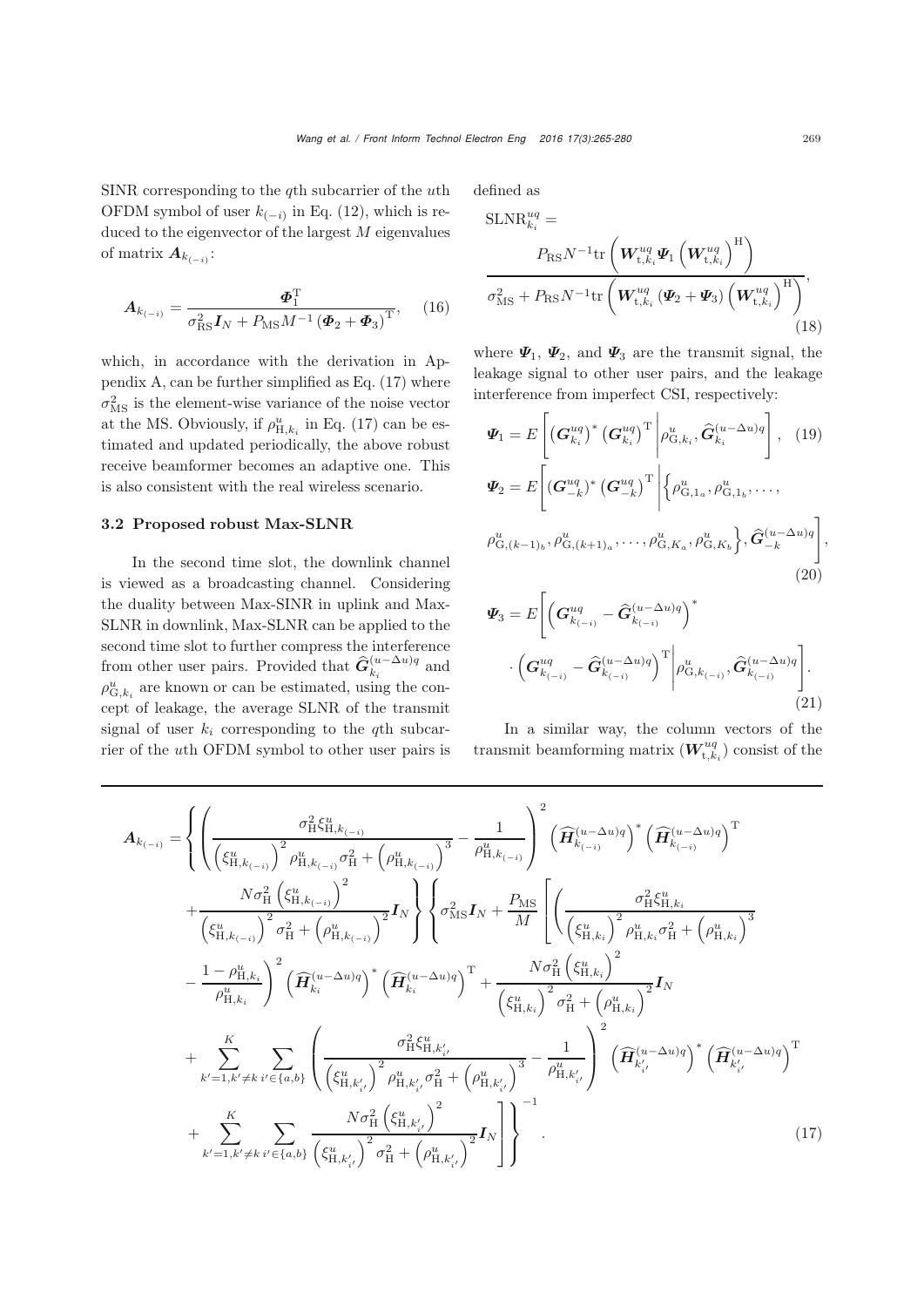eigenvectors corresponding to the largest  $M$  eigenvalues of matrix  $B_{k_i}$ :

$$
\boldsymbol{B}_{k_i} = \frac{\boldsymbol{\varPsi}_1}{\sigma_{\rm RS}^2 \boldsymbol{I}_N + P_{\rm RS} N^{-1} \left(\boldsymbol{\varPsi}_2 + \boldsymbol{\varPsi}_3\right)},\tag{22}
$$

which, in accordance with the derivation in Appendix B, can be further simplified as Eq. [\(23\)](#page-5-0).

We have now completed the construction of a robust Max-SINR plus Max-SLNR beamformer at the RS. To make the proposed robust beamformer adaptive, we specify how to make a real-time estimation of the error model coefficients  $\rho_{\mathrm{H},k_{i}}^{u}$  and  $\rho_{\mathrm{G},k_{i}}^{u}$  in Eqs. [\(17\)](#page-4-0) and [\(23\)](#page-5-0), respectively, in the next section.

## 4 Real-time estimation of Markov-Gaussian error model coefficients

For the convenience of the following derivation, the error model coefficients  $\rho_{\mathrm{H},k_{i}}^{u}$  and  $\rho_{\mathrm{G},k_{i}}^{u}$  are decomposed into a product of two factors:

$$
\rho_{\mathrm{H},k_i}^u = \rho_{\mathrm{H},k_i}^{ud} \rho_{\mathrm{H},k_i}^{ue},\tag{24}
$$

$$
\rho_{\mathcal{G},k_i}^u = \rho_{\mathcal{G},k_i}^{ud} \rho_{\mathcal{G},k_i}^{ue},\tag{25}
$$

which are related to time variation in the channel and channel estimation error, respectively. In Eqs. (24) and (25),  $\rho_{H,k_i}^{ud}$  and  $\rho_{G,k_i}^{ud}$  measure the effect of channel mismatching on channels corresponding to slots <span id="page-5-1"></span>one and two caused by the Doppler spread due to time delay between channel estimation and beamforming, respectively, whereas  $\rho_{\text{H},k_i}^{\text{ue}}$  and  $\rho_{\text{G},k_i}^{\text{ue}}$  measure the effect of channel mismatching on channels corresponding to slots one and two due to the estimation error, respectively. In the following subsections,  $\rho_{{\rm H},k_{i}}^{\rm ue}$  and  $\rho_{{\rm G},k_{i}}^{\rm ue}$  are modeled as functions of Doppler spread, CSI delay, and average SNR at pilot grids.

To realize the real-time estimation of  $\rho_{\mathrm{G},k_i}^u$  and  $\rho_{\textrm{H},k_i}^{u}$ , we suppose that the RS broadcasts  $N_{\textrm{p}}$  continuous pilot OFDM symbols, with each having the same length and transmit power as data OFDM symbols, to all user pairs, and the frequency-domain pilot matrix associated with the uth pilot OFDM symbol is denoted as  $\bar{X}^u$  being an  $N_{\rm C} \times N$  matrix with each column consisting of a pseudo-noise (PN) sequence. After these pilot OFDM symbols passing through the channel, the  $t$  samples of the received pilot timedomain OFDM symbol at the mth receive antenna of user  $k_i$  from the *n*th antenna of the RS are expressed as  $\bar{y}^u_{k_i,mn}(t)$  where t varies from 0 to  $N_{\text{C}}+L-1$ . Each user estimates its own SNR and Doppler spread by using the corresponding received OFDM symbol and feeds back these estimated values to the RS. In terms of these values, the RS computes all  $\rho_{\mathrm{G},k_{i}}^{u}$  and  $\rho_{\mathrm{H},k_{i}}^{u}$ and updates the beamforming matrix at the RS as shown in Eq.  $(1)$  in terms of Eqs.  $(4)$ ,  $(17)$ , and  $(23)$ .

<span id="page-5-0"></span>
$$
B_{k_{i}} = \left\{ \left( \frac{\sigma_{\rm G}^{2} \xi_{\rm G,k_{i}}^{u}}{\left(\xi_{\rm G,k_{i}}^{u}\right)^{2} \rho_{\rm G,k_{i}}^{u} \sigma_{\rm G}^{2} + \left(\rho_{\rm G,k_{i}}^{u}\right)^{3}} - \frac{1}{\rho_{\rm G,k_{i}}^{u}} \right)^{2} \left(\hat{G}_{k_{i}}^{(u-\Delta u)q}\right)^{*} \left(\hat{G}_{k_{i}}^{(u-\Delta u)q}\right)^{\rm T} \right. \\ \left. + \frac{N \sigma_{\rm G}^{2} \left(\xi_{\rm G,k_{i}}^{u}\right)^{2} \sigma_{\rm G}^{2} + \left(\rho_{\rm G,k_{i}}^{u}\right)^{2}}{\left(\xi_{\rm G,k_{i}}^{u}\right)^{2} \sigma_{\rm G}^{2} + \left(\rho_{\rm G,k_{i}}^{u}\right)^{2}} I_{N} \right\} \left\{ \sigma_{\rm RS}^{2} I_{N} + \frac{P_{\rm RS}}{N} \left[ \left( \frac{\sigma_{\rm G}^{2} \xi_{\rm G,k_{(-i)}}^{u}}{\left(\xi_{\rm G,k_{(-i)}}^{u}\right)^{2} \rho_{\rm G,k_{(-i)}}^{u} \sigma_{\rm G}^{2} + \left(\rho_{\rm G,k_{(-i)}}^{u}\right)^{3}} - \frac{1 - \rho_{\rm G,k_{(-i)}}^{u}}{\rho_{\rm G,k_{(-i)}}^{u}} \right)^{2} \left(\hat{G}_{k_{(-i)}}^{(u-\Delta u)q}\right)^{*} \left(\hat{G}_{k_{(-i)}}^{(u-\Delta u)q}\right)^{\rm T} + \frac{N \sigma_{\rm H}^{2} \left(\xi_{\rm G,k_{(-i)}}^{u}}{\left(\xi_{\rm G,k_{(-i)}}^{u}\right)^{2} \sigma_{\rm G}^{2} + \left(\rho_{\rm G,k_{(-i)}}^{u}\right)^{2}} I_{N} \right. \\ \left. + \sum_{k'=1,k'\neq k}^{K} \sum_{i'\in\{a,b\}} \left( \frac{\sigma_{\rm G}^{2} \xi_{\rm G,k'_{i'}}^{u}}{\left(\xi_{\rm G,k'_{i'}}^{u}\right)^{2} \rho_{\rm G,k'_{i'}}^{u} \sigma_{\rm G}^{2} + \left(\rho_{\rm G,k'_{i'}}^{u}\right)^{3}} - \frac{1}{\rho
$$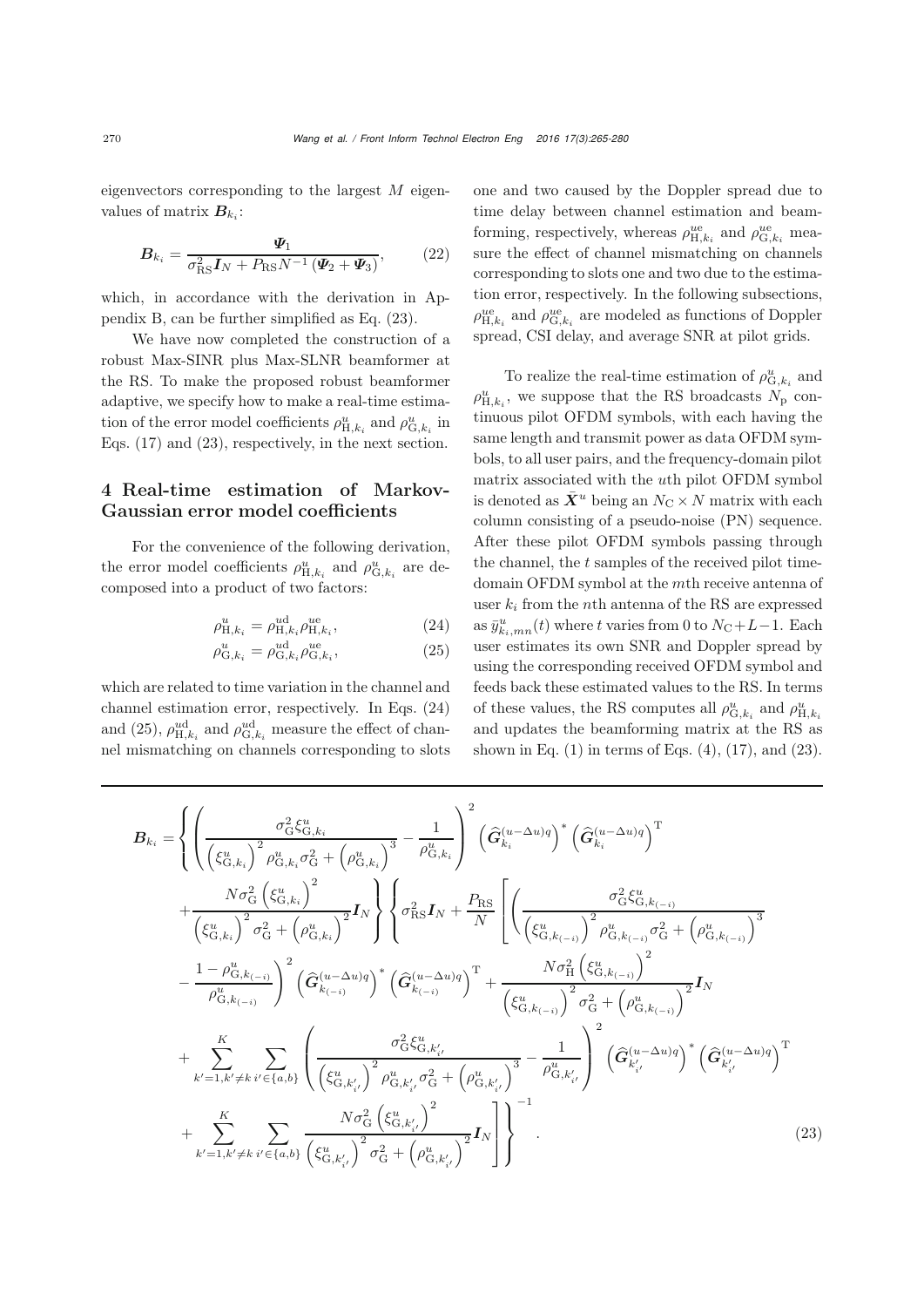#### 4.1 Error parameter associated with Doppler spread

In this subsection, we show how to compute  $\rho_{\mathrm{H},k_i}^{\mathrm{ud}}$ . Note that  $\Delta u T_{\mathrm{s}}$  stands for the time delay between channel estimation and beamforming at the RS, where  $T<sub>s</sub>$  is the total length of the OFDM symbols and  $\Delta u$  is the corresponding delayed number of the OFDM symbols. To simplify the derivation, we assume  $\rho_{H,k_i}^{ue} = 1$ .  $\rho_{H,k_i}^{ud}$  can be obtained using the minimum mean-square error (MMSE) criterion. The complex channel gain from the mth antenna of user  $k_i$  to the nth antenna of the RS at the qth subcarrier of the uth OFDM symbol is modeled as

$$
\widehat{H}_{k_i,mn}^{(u-\Delta u)q} = \rho_{\mathrm{H},k_i}^{\mathrm{ud}} H_{k_i,mn}^{uq} + \xi_{\mathrm{H},k_i}^{\mathrm{ud}} H_{\mathrm{e},k_i,mn}^{uq},\qquad(26)
$$

where the first term in the right-hand side of Eq. [\(26\)](#page-6-0) denotes the ideal channel gain at the  $(u - \Delta u)$ th OFDM symbol and the second term is the error caused by the  $\Delta u$ th OFDM symbol delay.

Given that  $\tilde{s}_{k_i,m}^{uq}$  is the pilot symbol transmitted by the transmitter and known at the receiver, substituting Eq. [\(26\)](#page-6-0) into the following expression:

$$
E\left(\left|\tilde{Y}_{k_i,mn}^{uq} - \hat{H}_{k_i,mn}^{uq}\tilde{s}_{k_i,m}^{uq}\right|^2\right),\qquad(27)
$$

as shown in Appendix C, and minimizing the above mean square error (MSE) by taking the derivative of the above expression with respect to  $\rho_{H,k_i}^{\text{ud}}$ , will yield

$$
\rho_{H,k_i}^{\text{ud}} = \frac{\Re_{HH,k_i} (\Delta u, 0)}{\Re_{HH,k_i} (0,0)},
$$
\n(28)

where  $\Re_{\text{HH},k_i}(\Delta u, \Delta q)$  is the time-frequency channel correlation function defined by

$$
\Re_{\mathrm{HH},k_i} \left( \Delta u, \Delta q \right) = E \left( H_{k_i,mn}^{uq} \left( H_{k_i,mn}^{(u+\Delta u)(q+\Delta q)} \right)^* \right). \tag{29}
$$

In typical urban (TU) channels,  $\Re_{HH,k_i}(\Delta u, 0)$ in Eq. [\(28\)](#page-6-1) can be written as

$$
\Re_{\mathrm{HH},k_i}(\Delta u,0) = J_0\left(2\pi f_{\mathrm{d},k_i}^u \Delta u T_{\mathrm{s}}\right),\tag{30}
$$

where function  $J_0(\cdot)$  is the zeroth-order Bessel function of the first kind:

$$
J_0(x) = \frac{1}{x} \int_0^{\pi} e^{jx\cos\theta} d\theta,
$$
 (31)

and  $f_{d,k_i}^u$  is the Doppler spread of user  $k_i$ . In terms of Eq. [\(28\)](#page-6-1), we can compute  $\rho_{H,k_i}^{ud}$  under given  $f_{d,k_i}^{u}$ . By exploiting the cyclic property of CP of the OFDM symbol, the Doppler spread  $f_{d,k_i}^u$  is estimated as Eq. [\(32\)](#page-6-2) [\(Holtzman and Sampath](#page-9-10), [1995](#page-9-10); Tepedelenlioglu and Giannakis, [2001;](#page-10-13) [Baddour and Beaulieu](#page-9-11),

2003):  
\n
$$
\widehat{f_{d,k_i}^u} = \frac{1}{2\pi} \sqrt{\frac{-2r_{yy}^{"}}{r_{yy}(0)}} = \frac{1}{2\pi T_s}
$$
\n
$$
\cdot \sqrt{\frac{4 \sum_{u=1}^{N_P} \sum_{m=1}^{M} \sum_{t=0}^{N-L-1} \left( \left| \bar{y}_{k_i,mn}^u(t) \right|^2 - \left| \bar{y}_{k_i,mn}^u(t + N_C) \right|^2 \right)}{\sum_{u=1}^{N_P} \sum_{m=1}^{M} \sum_{t=0}^{N-L-1} \left( \left| \bar{y}_{k_i,mn}^u(t) \right|^2 + \left| \bar{y}_{k_i,mn}^u(t + N_C) \right|^2 \right)} ,\tag{32}
$$

<span id="page-6-2"></span><span id="page-6-0"></span>where  $y_{k_i,mn}^u$  is the time-domain received signal from the mth antenna of user  $k_i$  to the nth antenna of the RS corresponding to the uth OFDM symbol. In a similar manner, we can estimate  $\rho_{G,k_i}^{ud}$  readily.

#### 4.2 Error parameter associated with channel estimation error

<span id="page-6-3"></span>Now, we specify how to estimate parameter  $\rho_{\mathrm{H},k_{i}}^{\mathrm{ue}}$  associated with channel estimation. The accuracy of channel estimation relies directly upon the average SNR  $(SNR_{H,k_i}^{up})$  at pilot grids in the channel given an estimator like MMSE, while  $\text{SNR}_{\text{H},k_i}^{up}$ is approximately proportional to the average SNR  $(SNR_{H,k_i}^{ud})$  at data grids. For simplicity, the estimation process of  $\rho_{H,k_i}^{ue}$  is divided into three steps: (1) establish its relation to  $\text{SNR}_{\text{H},k_i}^{up}$  given the channel estimator; (2) model  $\text{SNR}_{\text{H},k_i}^{up}$  as a linear function of  $SNR_{H,k_i}^{ud}$ ; (3) estimate  $SNR_{H,k_i}^{ud}$  using the CP-based correlation method. In Appendix D, after the linear MMSE (LMMSE) channel estimator is adopted, parameter  $\rho_{H,k_i}^{ue}$  is proved to be

$$
\rho_{\mathrm{H},k_{i}}^{ue} = \frac{\mathrm{SNR}_{\mathrm{H},k_{i}}^{up}}{1 + \mathrm{SNR}_{\mathrm{H},k_{i}}^{up}}.\tag{33}
$$

<span id="page-6-1"></span>Considering the transmit power of pilot symbols and the number of pilot symbols per channel parameter, we approximate  $\mathrm{SNR}_{\mathrm{H},k_{i}}^{up}$  as a linear function of  $\text{SNR}_{\text{H},k_i}^{\text{ud}}$  as follows:

$$
\text{SNR}_{\text{H},k_i}^{up} \approx \alpha_{\text{H},k_i} \text{SNR}_{\text{H},k_i}^{ud},\tag{34}
$$

where  $\alpha_{H,k_i}$  is defined as

<span id="page-6-4"></span>
$$
\alpha_{\mathrm{H},k_{i}} = \frac{P_{\mathrm{H},k_{i}}^{\mathrm{p}}}{P_{\mathrm{H},k_{i}}^{\mathrm{d}}} \frac{L_{\mathrm{H},k_{i}}^{\mathrm{p}}}{L_{\mathrm{H},k_{i}}^{\mathrm{c}}},\tag{35}
$$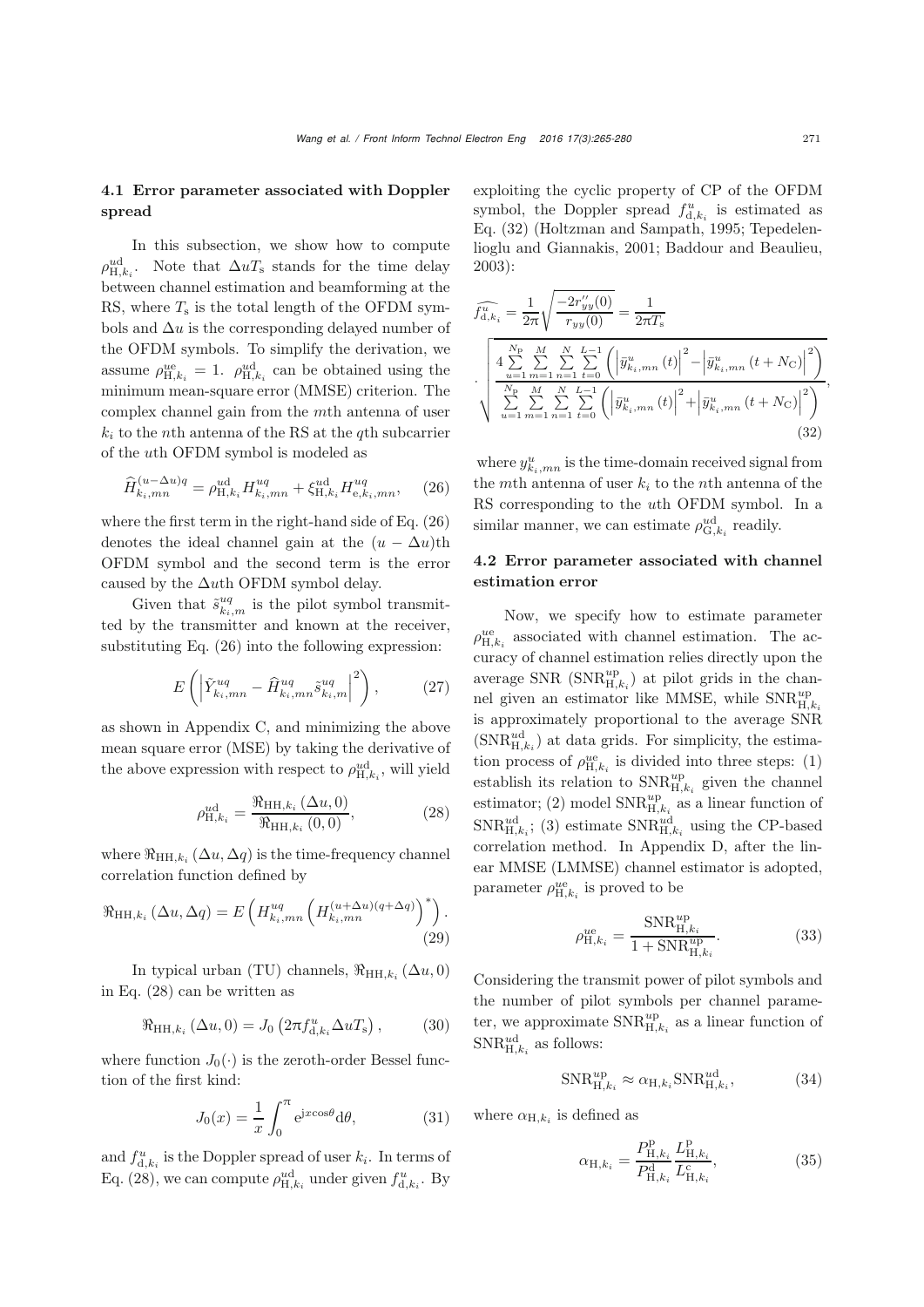where  $P_{\text{H},k_i}^{\text{p}}$  and  $L_{\text{H},k_i}^{\text{p}}$  are the average transmit power of pilot symbols and the total number of pilot symbols per estimation use,  $P_{H,k_i}^d$  is the average power of data symbols, and  $L_{\mathrm{H},k_i}^{\mathrm{c}}$  denotes the number of channel parameters that need to be estimated. Due to the cyclic property of CP in the OFDM system,  $SNR_{H,k_i}^{ud}$  is estimated by the following expression:

$$
SNR_{H,k_i}^{ud} = \frac{\sum_{u=1}^{N_p} \sum_{m=1}^{M} \sum_{v=0}^{N} \left| \bar{y}_{k_i,mn}^{u}(t) \left( \bar{y}_{k_i,mn}^{u}(t+N_{\rm C}) \right)^* \right|}{2 \sum_{u=1}^{N_p} \sum_{m=1}^{M} \sum_{n=1}^{N} \sum_{t=0}^{L-1} \left( \left| \bar{y}_{k_i,mn}^{u}(t) \right| - \left| \bar{y}_{k_i,mn}^{u}(t+N_{\rm C}) \right| \right)^2},
$$
\n(36)

which is derived in Appendix E. Hence, we complete the calculation of  $\rho_{H,k_i}^{ue}$ . In the same fashion,  $\rho_{G,k_i}^{ue}$  is estimated from the channel estimation error in the downlink channel.

#### 5 Simulations and discussion

In the following simulations, system parameters are chosen as follows: digital modulation quadrature phase shift keying (QPSK), carrier frequency  $f_c = 900$  MHz, channel bandwidth BW = 1 MHz,  $N_{\rm C}$  = 64, the length of CP being 8, one RS and three pairs of users  $(K = 3)$  with each MS having three antennas  $(M = 3)$ . The average SNRs at the RS and MSs are defined as  $\text{SNR}_{\text{RS}} = P_{\text{MS}} / \sigma_{\text{RS}}^2$  and  $\text{SNR}_{\text{MS}} = P_{\text{RS}} / \sigma_{\text{MS}}^2$ , respectively. In the following, the normalized Doppler spread (NDS) is defined as  $f_dT$ , where T denotes the length of the useful OFDM symbol. We define  $\Delta m f_{\rm d}T_{\rm s}$ , where  $T_{\rm s}$  is the total length of the OFDM symbol including CP, and  $\Delta mT_s$  is the delayed time difference between channel estimation and beamforming at the RS.

Figs. [1–](#page-7-0)[3](#page-8-0) display the curves of the BER versus SNR of the proposed adaptive robust beamformer with  $\Delta m f_{\rm d}T_{\rm s} = 0.01$  for three different values of  $\alpha$  $(\alpha = 0.5, 1.0, 2.0)$ . From these figures, we find that four beamformers have increasing order in terms of BER performance: CSI mismatched, fixed  $\rho_H$  and  $\rho_{\rm G}$ , proposed adaptive robust algorithm, and ideal CSI. Considering that the ideal CSI is in general not available in practice, the proposed method performs the best among the three practical methods and achieves 3 dB SNR gains over two others (fixed



<span id="page-7-0"></span>Fig. 1 Curves of BER versus SNR of the proposed adaptive robust beamformer and existing nonadaptive ones  $(\alpha_H = \alpha_G = 0.5, \Delta m f_d T_s = 0.01)$ 



Fig. 2 Curves of BER versus SNR of the proposed adaptive robust beamformer and existing nonadaptive ones  $(\alpha_H = \alpha_G = 1.0, \Delta m f_d T_s = 0.01)$ 

 $\rho_H$  and  $\rho_G$  and mismatched cases) at BER=10<sup>-1</sup>. Given a fixed  $\Delta m f_d T_s = 0.01$ , the BER performance of the proposed beamformer tends to the ideal BER performance as  $\alpha$  increases from 0.5 to 2.0.

Figs. [4–](#page-8-1)[6](#page-8-2) show the curves of BER versus SNR of the proposed adaptive robust beamformer with  $\Delta m f_{\rm d}T_{\rm s}$  = 0.05 for three different values of  $\alpha$  $(\alpha = 0.5, 1.0, 2.0)$ . From these figures, we find that the BER performances of all beamformers become worse due to the increase of time variation in the channel as  $\Delta m f_{\rm d}T_{\rm s}$  increases from 0.01 to 0.05. The BER performance order among four beamformers in Fig. [5](#page-8-3) is preserved in Fig. [6.](#page-8-2) This further verifies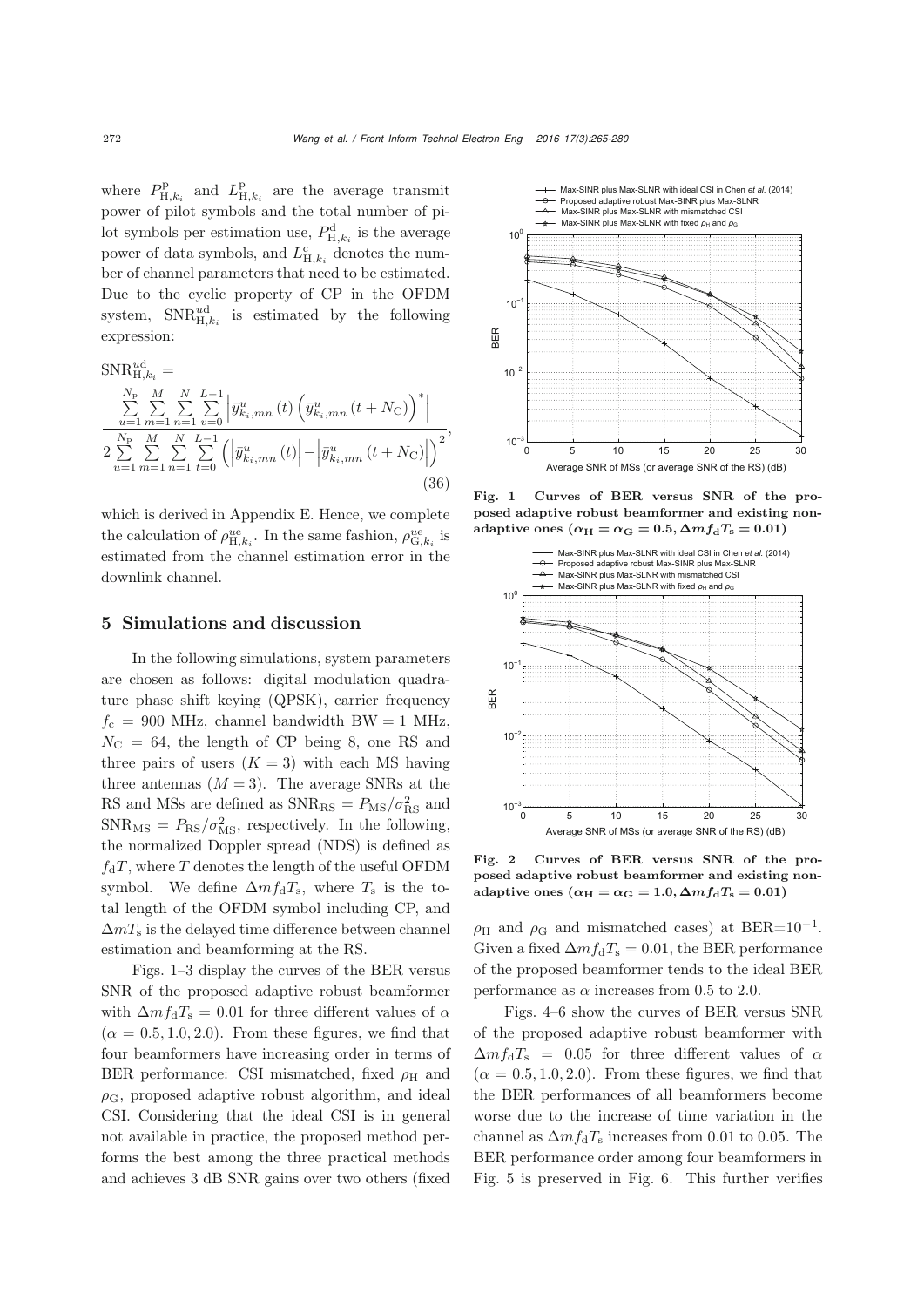

<span id="page-8-0"></span>Fig. 3 Curvers of BER versus SNR of the proposed adaptive robust beamformer and existing nonadaptive ones  $(\alpha_H = \alpha_G = 2.0, \Delta m f_d T_s = 0.01)$ 



<span id="page-8-1"></span>Fig. 4 Curves of BER versus SNR of the proposed adaptive robust beamformer and existing nonadaptive ones  $(\alpha_H = \alpha_G = 0.5, \Delta m f_d T_s = 0.05)$ 

the fact that our method is more robust to some uncertainty or possible variation in the channel matrix from Doppler spread and channel estimation, compared to the other two non-ideal methods (fixed  $\rho_H$ ) and  $\rho_{\rm G}$  and mismatched cases).

From Figs. [1](#page-7-0)[–6,](#page-8-2) we find that for a given BER=  $10^{-1}$ , the SNR gain achieved by the proposed method over other methods varies from 1 dB to 5 dB.

Fig. [7](#page-9-12) plots the curves of average sum-rate versus  $\alpha$  for the proposed adaptive robust beamformer with  $\Delta m f_{\rm d}T_{\rm s} = 0.01$  for three different values of SNR (5, 15, and 25 dB). From Fig. [7,](#page-9-12) with increase



<span id="page-8-3"></span>Fig. 5 Curves of BER versus SNR of the proposed adaptive robust beamformer and existing nonadaptive ones  $(\alpha_H = \alpha_G = 1.0, \Delta m f_d T_s = 0.05)$ 



<span id="page-8-2"></span>Fig. 6 Curves of BER versus SNR of the proposed adaptive robust beamformer and existing nonadaptive ones  $(\alpha_H = \alpha_G = 2.0, \Delta m f_d T_s = 0.05)$ 

in the value of  $\alpha$  by increasing the number of pilot symbols, the sum-rate of our method converges to the ideal case as an upper bound, whereas the convergence rate grows with the value of SNR for given  $\alpha$  and  $\Delta m f_{\rm d}T_{\rm s}$ . It is noted that the larger the  $\alpha$ , the higher the channel estimation accuracy.

Finally, Fig. [8](#page-9-13) illustrates the curves of BER versus  $\alpha$  for the proposed method with  $\Delta m f_d T_s = 0.01$ for three different values of SNR (5, 15, and 25 dB). From this figure, we can obtain the same trend as shown in Fig. [7.](#page-9-12)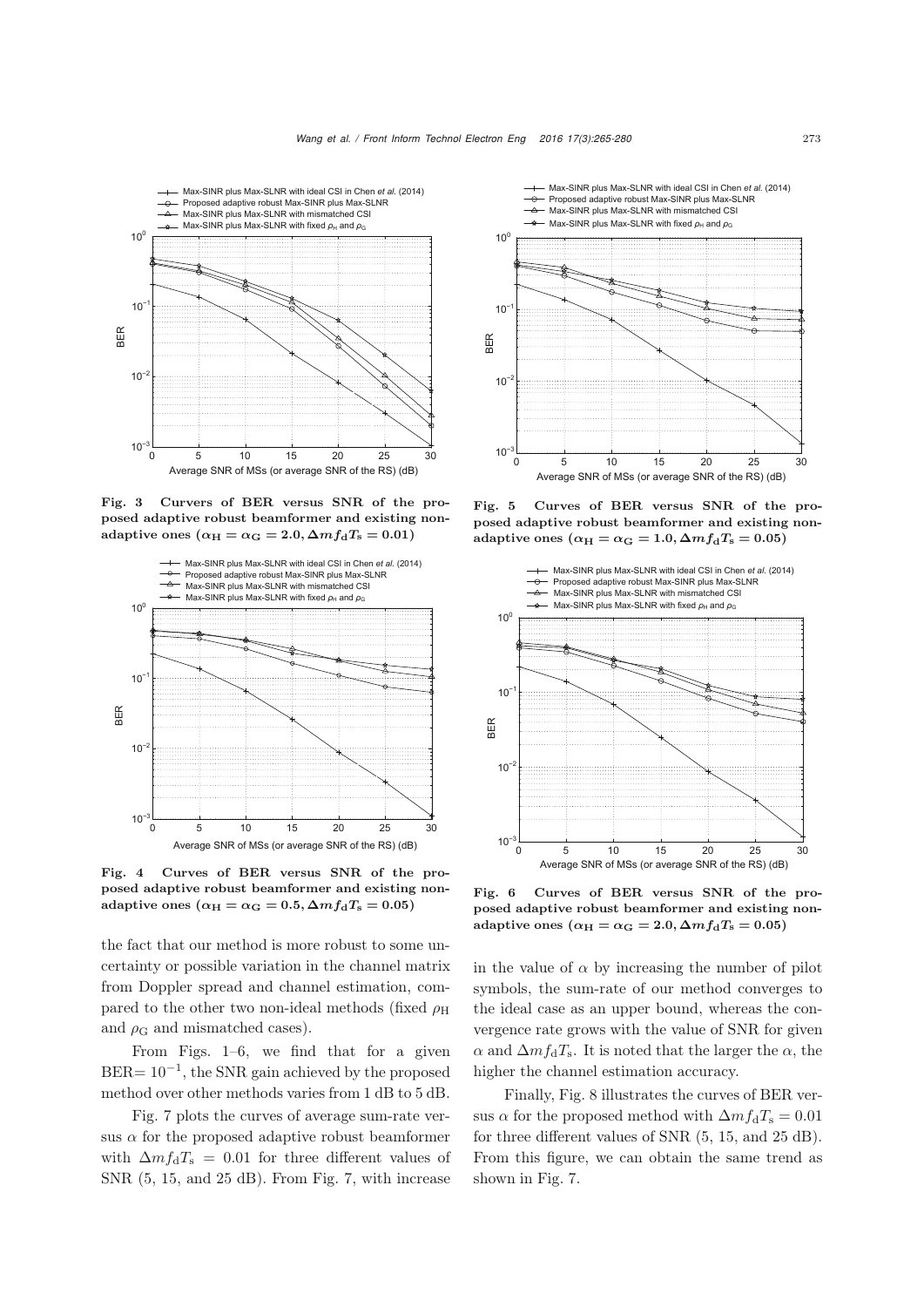

<span id="page-9-12"></span>Fig. 7 Curves of sum-rate versus *α* in terms of the proposed adaptive robust beamformer at  $SNR_{RS} = SNR_{MS} = 5$  dB, 15 dB, 25 dB ( $\Delta m f_d T_s$  = **0***.***01**)



<span id="page-9-13"></span>Fig. 8 Curves of BER versus  $\alpha$  of the proposed adaptive robust beamformer at  $SNR_{RS} = SNR_{MS} = 5$  dB,  $15$  dB,  $25$  dB  $(\Delta mf_dT_s = 0.01)$ 

### 6 Conclusions

In this paper, by real-time estimation of Doppler spread and SNR in the channel, an adaptive robust Max-SINR plus Max-SLNR beamformer at an RS is proposed to take into account some uncertainty or possible variation in the channel matrix induced from Doppler spread and channel estimation. From simulation results and analysis, we find that the proposed robust method can adaptively track channel variation and performs much better than existing robust and non-robust Max-SINR plus Max-SLNR nonadaptive schemes.

#### References

- <span id="page-9-9"></span>Aziz, A., Thron, C., Cui, S.G., *et al.*, 2014. Linearized robust beamforming for two-way relay systems. *IEEE Signal Process. Lett.*, 21(8):1017-1021. http://dx.doi.org/10.1109/LSP.2014.2322118
- <span id="page-9-11"></span>Baddour, K.E., Beaulieu, N.C., 2003. Nonparametric Doppler spread estimation for flat fading channels. Proc. IEEE Wireless Communications and Networking Conf., p.953-958.
	- http://dx.doi.org/10.1109/WCNC.2003.1200500
- <span id="page-9-8"></span>Chalise, B.K., Vandendorpe, L., 2009. MIMO relay design for multipoint-to-multipoint communications with imperfect channel state information. *IEEE Trans. Signal Process.*, 57(7):2785-2796.
- http://dx.doi.org/10.1109/TSP.2009.2018610
- <span id="page-9-6"></span>Chen, Y., Shu, F., Wang, J., *et al.*, 2014. High-performance beamforming and spatial channel pairing schemes at relay station for AF-based multi-pair two-way relay networks. Proc. 6th Int. Conf. on Wireless Communications and Signal Processing, p.1-4.
- http://dx.doi.org/10.1109/WCSP.2014.6992011
- <span id="page-9-0"></span>Cover, T., Gamal, A.E., 1979. Capacity theorems for the relay channel. *IEEE Trans. Inform. Theory*, 25(5):572- 584. http://dx.doi.org/10.1109/TIT.1979.1056084
- <span id="page-9-5"></span>Degenhardt, H., Klein, A., 2012. Self-interference aware MIMO filter design for non-regenerative multi-pair twoway relaying. Proc. IEEE Wireless Communications and Networking Conf., p.272-276. http://dx.doi.org/10.1109/WCNC.2012.6214264
- <span id="page-9-10"></span>Holtzman, J.M., Sampath, A., 1995. Adaptive averaging methodology for handoffs in cellular systems. *IEEE Trans. Veh. Technol.*, 44(1):59-66. http://dx.doi.org/10.1109/25.350270
- <span id="page-9-14"></span>Ijaz, A., Awoseyila, A.B., Evans, B.G., 2011. Low-complexity time-domain SNR estimation for OFDM systems. *Electron. Lett.*, 47(20):1154-1156. http://dx.doi.org/10.1049/el.2011.2014
- <span id="page-9-4"></span>Knopp, R., 2007. Two-way wireless communication via a relay station. GDR-ISIS Meeting.
- <span id="page-9-2"></span>Kramer, G., Gastpar, M., Gupta, P., 2005. Cooperative strategies and capacity theorems for relay networks. *IEEE Trans. Inform. Theory*, 51(9):3037-3063. http://dx.doi.org/10.1109/TIT.2005.853304
- <span id="page-9-1"></span>Laneman, J.N., Wornell, G.W., 2003. Distributed spacetime-coded protocols for exploiting cooperative diversity in wireless networks. *IEEE Trans. Inform. Theory*, 49(10):2415-2425.
- <span id="page-9-7"></span>http://dx.doi.org/10.1109/TIT.2003.817829 Mao, J.L., Gao, J.C., Liu, Y.A., *et al.*, 2012. Robust multiuser MIMO scheduling algorithms with imperfect CSI. *Sci. China Inform. Sci.*, 55(4):815-826. http://dx.doi.org/10.1007/s11432-011-4388-3
- <span id="page-9-3"></span>Popovski, P., Yomo, H., 2006. Bi-directional amplification of throughput in a wireless multi-hop network. Proc. IEEE 63rd Vehicular Technology Conf., p.588-593. http://dx.doi.org/10.1109/VETECS.2006.1682892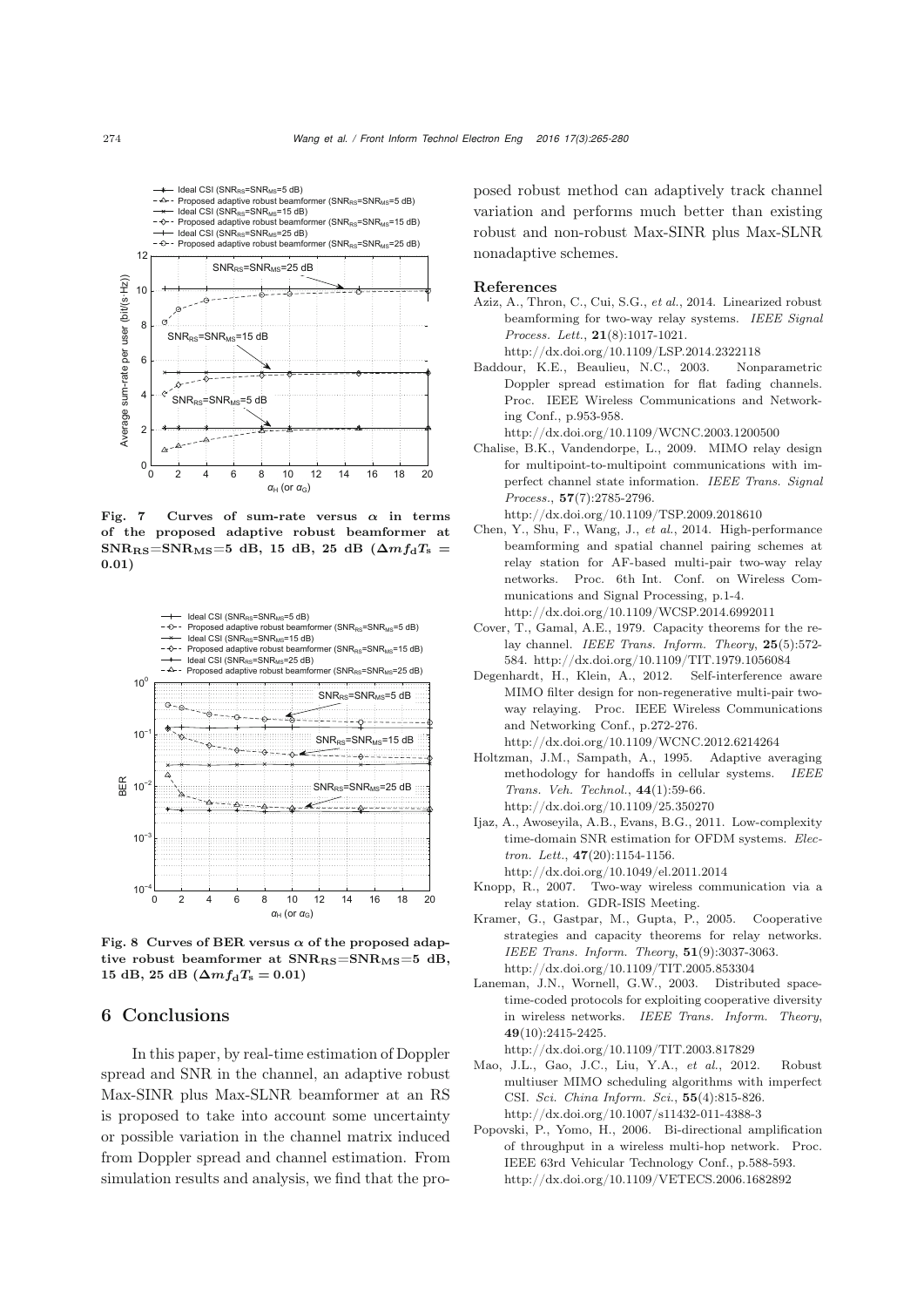<span id="page-10-3"></span>Rankov, B., Wittneben, A., 2007. Spectral efficient protocols for half-duplex fading relay channels. *IEEE J. Sel. Areas Commun.*, 25(2):379-389.

http://dx.doi.org/10.1109/JSAC.2007.070213

- <span id="page-10-9"></span>Sadek, M., Tarighat, A., Sayed, A.H., 2007. A leakagebased precoding scheme for downlink multi-user MIMO channels. *IEEE Trans. Wirel. Commun.*, 6(5):1711- 1721. http://dx.doi.org/10.1109/TWC.2007.360373
- <span id="page-10-0"></span>Sendonaris, A., Erkip, E., Aazhang, B., 2003. User cooperation diversity. Part I: system description. *IEEE Trans. Commun.*, 51(11):1927-1938. http://dx.doi.org/10.1109/TCOMM.2003.818096
- <span id="page-10-11"></span>Shen, H., Wang, J.H., Levy, B.C., *et al.*, 2013. Robust optimization for amplify-and-forward MIMO relaying from a worst-case perspective. *IEEE Trans. Signal Process.*, 61(21):5458-5471.

http://dx.doi.org/10.1109/TSP.2013.2278819

<span id="page-10-7"></span>Shu, F., Chen, Y., You, X.H., *et al.*, 2014a. Low-complexity optimal spatial channel pairing for AF-based multi-pair two-way relay networks. *Sci. China Inform. Sci.*,  $57(10):1-10.$ 

http://dx.doi.org/10.1007/s11432-014-5102-z

- <span id="page-10-6"></span>Shu, F., Lu, Y.Z., Chen, Y., *et al.*, 2014b. High-sumrate beamformers for multi-pair two-way relay networks with amplify-and-forward relaying strategy. *Sci. China Inform. Sci.*, 57(2):1-11. http://dx.doi.org/10.1007/s11432-013-4980-9
- <span id="page-10-13"></span>Tepedelenlioglu, C., Giannakis, G.B., 2001. On velocity estimation and correlation properties of narrow-band mobile communication channels. *IEEE Trans. Veh. Technol.*, 50(4):1039-1052. http://dx.doi.org/10.1109/25.938579
- <span id="page-10-8"></span>Wang, C., Au, E.K.S., Murch, R.D., *et al.*, 2007. On the performance of the MIMO zero-forcing receiver in the presence of channel estimation error. *IEEE Trans. Wirel. Commun.*, 6(3):805-810.
- <span id="page-10-10"></span>http://dx.doi.org/10.1109/TWC.2007.05384 Wang, C.Y., Liu, T.C.K., Dong, X.D., 2012. Impact of
- channel estimation error on the performance of amplifyand-forward two-way relaying. *IEEE Trans. Veh. Technol.*, 61(3):1197-1207. http://dx.doi.org/10.1109/TVT.2012.2185964
- <span id="page-10-14"></span>Wang, J., Wen, O.Y., Li, S.Q., 2008. Soft-output MMSE MIMO detector under imperfect channel estimation. Proc. IEEE Wireless Communications and Networking Conf., p.1334-1338.

http://dx.doi.org/10.1109/WCNC.2008.240

- <span id="page-10-5"></span>Yilmaz, E., Zakhour, R., Gesbert, D., *et al.*, 2010. Multipair two-way relay channel with multiple antenna relay station. Proc. IEEE Int. Conf. on Communications, p.1-5. http://dx.doi.org/10.1109/ICC.2010.5502396
- <span id="page-10-4"></span>Zhang, R., Liang, Y.C., Chai, C.C., *et al.*, 2009. Optimal beamforming for two-way multi-antenna relay channel with analogue network coding. *IEEE J. Sel. Areas Commun.*, 27(5):699-712. http://dx.doi.org/10.1109/JSAC.2009.090611
- <span id="page-10-1"></span>Zheng, F., Hua, Y., Koshy, J.C., 2006. Joint source and relay optimization for a non-regenerative MIMO relay. Proc. 4th IEEE Workshop on Sensor Array and Multichannel Processing, p.239-243.

http://dx.doi.org/10.1109/SAM.2006.1706129

- <span id="page-10-2"></span>Zhong, B., Zhang, X., Li, Y., *et al.*, 2013. Impact of partial relay selection on the capacity of communications systems with outdated CSI and adaptive transmission techniques. Proc. IEEE Wireless Communications and Networking Conf., p.3720-3725. http://dx.doi.org/10.1109/WCNC.2013.6555166
- <span id="page-10-12"></span>Zhou, B.L., Jiang, L.G., Zhang, L., *et al.*, 2011. Impact of imperfect channel state information on TDD downlink multiuser MIMO system. Proc. IEEE Wireless Communications and Networking Conf., p.1823-1828. http://dx.doi.org/10.1109/WCNC.2011.5779410

## Appendix A: Derivation of the proposed robust Max-SINR

To derive the simple form of matrix  $A_{k(-i)}$  in Eq. [\(16\)](#page-4-1), it is obvious that three conditional expected values  $\Phi_1$ ,  $\Phi_2$ , and  $\Phi_3$  should be first computed. Conditioned on  $\mathbf{H}^{(u-\Delta u)q}$  and  $\rho_{\mathrm{H},k_i}^u$ , we have the expression in Eq. [\(A1\)](#page-11-0) (see p.276).

In Eq. (A1), similar to Wang *et al.* (2008),  
\n
$$
E\left[\boldsymbol{H}_{e,k_{(-i)}}^{uq}\left(\boldsymbol{H}_{e,k_{(-i)}}^{uq}\right)^{H}\bigg|\rho_{H,k_{(-i)}}^{u},\widehat{\boldsymbol{H}}_{k_{(-i)}}^{(u-\Delta u)q}\right]
$$
 can be represented as

$$
E\left[\boldsymbol{H}_{e,k_{(-i)}}^{uq}\left(\boldsymbol{H}_{e,k_{(-i)}}^{uq}\right)^{H}\middle|\rho_{H,k_{(-i)}}^{u},\widehat{\boldsymbol{H}}_{k_{(-i)}}^{(u-\Delta u)q}\right]
$$
  
=
$$
\sum_{n=1}^{N}E\left(\boldsymbol{h}_{e,k_{(-i)}n}^{uq}\left(\boldsymbol{h}_{e,k_{(-i)}n}^{uq}\right)^{H}\middle|\rho_{H,k_{(-i)}}^{u},\widehat{\boldsymbol{H}}_{k_{(-i)}}^{(u-\Delta u)q}\right),
$$
(A2)

<span id="page-10-15"></span>where  $h_{e,k_{(-i)}n}$  and  $h_{e,k_{(-i)}n}^{\text{H}}$  denote the *n*th column of matrices  $H_{e,k_{(-i)}}$  and  $H_{e,k_{(-i)}}^H$ , respectively. The conditional correlation matrix

$$
E\left(\boldsymbol{h}_{\mathrm{e},k_{(-i)}n}^{uq}\left(\boldsymbol{h}_{\mathrm{e},k_{(-i)}n}^{uq}\right)^{\mathrm{H}}\Bigg|\rho_{\mathrm{H},k_{(-i)}}^{u},\widehat{\boldsymbol{H}}_{k_{(-i)}}^{(u-\Delta u)q}\right)
$$

in Eq. [\(A2\)](#page-10-15) can be expressed as

<span id="page-10-16"></span>
$$
E\left(\boldsymbol{h}_{e,k_{(-i)}n}^{uq}\left(\boldsymbol{h}_{e,k_{(-i)}n}^{uq}\right)^{H}\middle|\rho_{H,k_{(-i)}}^{u},\widehat{\boldsymbol{H}}_{k_{(-i)}}^{(u-\Delta u)q}\right)\\=\text{cov}\left[\boldsymbol{h}_{e,k_{(-i)}n}^{uq}\left(\boldsymbol{h}_{e,k_{(-i)}n}^{uq}\right)^{H}\middle|\rho_{H,k_{(-i)}}^{u},\widehat{\boldsymbol{H}}_{k_{(-i)}}^{(u-\Delta u)q}\right]\\+E\left[\boldsymbol{h}_{e,k_{(-i)}n}^{uq}\middle|\rho_{H,k_{(-i)}}^{u},\widehat{\boldsymbol{H}}_{k_{(-i)}}^{(u-\Delta u)q}\right]\\ \cdot E\left[\left(\boldsymbol{h}_{e,k_{(-i)}n}^{uq}\right)^{H}\middle|\rho_{H,k_{(-i)}}^{u},\widehat{\boldsymbol{H}}_{k_{(-i)}}^{(u-\Delta u)q}\right],\quad\text{(A3)}
$$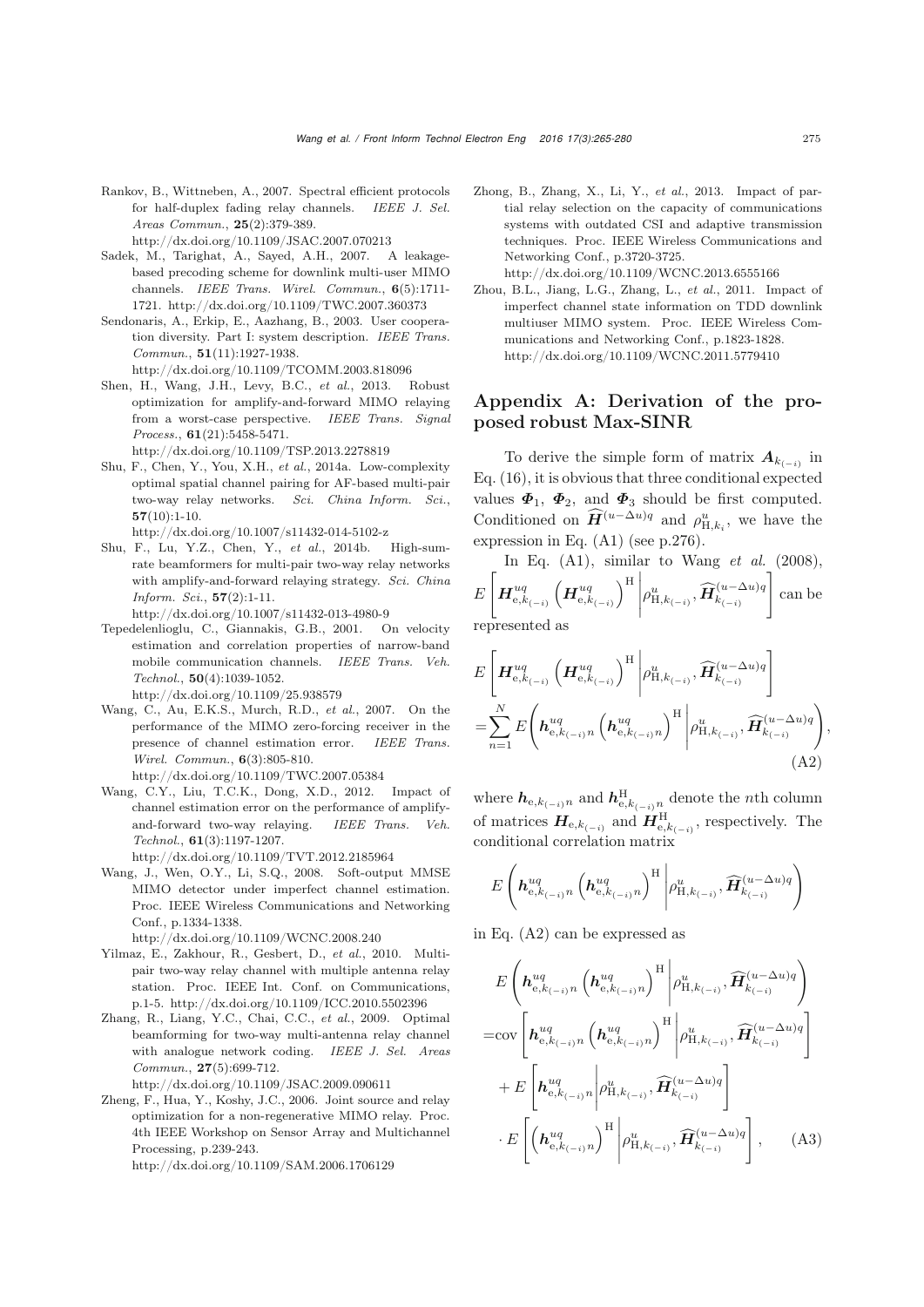$$
\Phi_{1} = E\left[\boldsymbol{H}_{k_{(-i)}}^{uq} \left(\boldsymbol{H}_{k_{(-i)}}^{uq}\right)^{H} \middle| \rho_{H,k_{(-i)}}^{u}, \widehat{\boldsymbol{H}}_{k_{(-i)}}^{(u-\Delta u)q} \right] \right] \n= \frac{1}{\left(\rho_{H,k_{(-i)}}^{u}\right)^{2}} \widehat{\boldsymbol{H}}_{k_{(-i)}}^{(u-\Delta u)q} \left(\widehat{\boldsymbol{H}}_{k_{(-i)}}^{(u-\Delta u)q}\right)^{H} - \frac{\xi_{H,k_{(-i)}}^{u}}{\left(\rho_{H,k_{(-i)}}^{u}\right)^{2}} \cdot \widehat{\boldsymbol{H}}_{k_{(-i)}}^{(u-\Delta u)q} E\left[\left(\boldsymbol{H}_{e,k_{(-i)}}^{u}\right)^{H} \middle| \rho_{H,k_{(-i)}}^{u}, \widehat{\boldsymbol{H}}_{k_{(-i)}}^{(u-\Delta u)q}\right] \right. \n- \frac{\xi_{H,k_{(-i)}}^{u}}{\left(\rho_{H,k_{(-i)}}^{u}\right)^{2}} E\left[\boldsymbol{H}_{e,k_{(-i)}}^{uq} \middle| \rho_{H,k_{(-i)}}^{u}, \widehat{\boldsymbol{H}}_{k_{(-i)}}^{(u-\Delta u)q} \right] \cdot \left(\widehat{\boldsymbol{H}}_{k_{(-i)}}^{(u-\Delta u)q}\right)^{H} + \frac{\left(\xi_{H,k_{(-i)}}^{u}\right)^{2}}{\left(\rho_{H,k_{(-i)}}^{u}\right)^{2}} \right. \n\cdot E\left[\boldsymbol{H}_{e,k_{(-i)}}^{uq} \left(\boldsymbol{H}_{e,k_{(-i)}}^{uq}\right)^{H} \middle| \rho_{H,k_{(-i)}}^{u}, \widehat{\boldsymbol{H}}_{k_{(-i)}}^{(u-\Delta u)q} \right]. \tag{A1}
$$

$$
\text{cov}\left[\boldsymbol{h}_{e,k_{(-i)}n}^{uq}\left(\boldsymbol{h}_{e,k_{(-i)}n}^{uq}\right)^{H}\middle|\rho_{H,k_{(-i)}}^{u},\widehat{\boldsymbol{H}}_{k_{(-i)}}^{(u-\Delta u)q}\right]=\frac{\sigma_{H}^{2}\left(\rho_{H,k_{(-i)}}^{u}\right)^{2}}{\left(\xi_{H,k_{(-i)}}^{u}\right)^{2}\sigma_{H}^{2}+\left(\rho_{H,k_{(-i)}}^{u}\right)^{2}}\boldsymbol{I}_{N}.\tag{A6}
$$

$$
E\left[\mathbf{H}_{e,k_{(-i)}}^{uq}\left(\mathbf{H}_{e,k_{(-i)}}^{uq}\right)^{H}\Bigg|\rho_{H,k_{(-i)}}^{u},\widehat{\mathbf{H}}_{k_{(-i)}}^{(u-\Delta u)q}\right]
$$
\n
$$
=\frac{N\sigma_{H}^{2}\left(\rho_{H,k_{(-i)}}^{u}\right)^{2}}{\left(\xi_{H,k_{(-i)}}^{u}\right)^{2}\sigma_{H}^{2}+\left(\rho_{H,k_{(-i)}}^{u}\right)^{2}}\mathbf{I}_{N}+\left(\frac{\sigma_{H}^{2}}{\left(\xi_{H,k_{(-i)}}^{u}\right)^{2}\sigma_{H}^{2}+\left(\rho_{H,k_{(-i)}}^{u}\right)^{2}}\right)^{2}\widehat{\mathbf{H}}_{k_{(-i)}}^{(u-\Delta u)q}\left(\widehat{\mathbf{H}}_{k_{(-i)}}^{(u-\Delta u)q}\right)^{H}.\tag{A7}
$$

where  $cov(\cdot)$  denotes the operator of the covariance matrix. Considering that each element of *H* has independent real and imaginary parts with zero mean and one half (unit) variance, we have

$$
E\left[\boldsymbol{h}_{e,k_{(-i)}n}^{uq}\middle|\rho_{H,k_{(-i)}}^{u},\widehat{\boldsymbol{H}}_{k_{(-i)}}^{(u-\Delta u)q}\right]
$$
  
\n
$$
=E\left[\boldsymbol{h}_{e,k_{(-i)}n}^{uq}\left(\boldsymbol{h}_{e,k_{(-i)}n}^{uq}\right)^{H}\right]
$$
  
\n
$$
=\frac{\sigma_{H}^{2}}{\left(\xi_{H,k_{(-i)}}^{u}\right)^{2}\sigma_{H}^{2}+\left(\rho_{H,k_{(-i)}}^{u}\right)^{2}}\widehat{\boldsymbol{h}}_{k_{(-i)}n}^{(u-\Delta u)q}\qquad(A4)
$$

and

$$
E\left[\left(\boldsymbol{h}_{e,k_{(-i)}n}^{uq}\right)^{H}\middle|\rho_{H,k_{(-i)}}^{u},\widehat{\boldsymbol{H}}_{k_{(-i)}}^{(u-\Delta u)q}\right]
$$

$$
=\frac{\sigma_{H}^{2}}{\left(\xi_{H,k_{(-i)}}^{u}\right)^{2}\sigma_{H}^{2}+\left(\rho_{H,k_{(-i)}}^{u}\right)^{2}}\left(\widehat{\boldsymbol{h}}_{k_{(-i)}n}^{(u-\Delta u)q}\right)^{H}.
$$
(A5)

<span id="page-11-1"></span><span id="page-11-0"></span>In Eq. [\(A3\)](#page-10-16), the correlation matrix

<span id="page-11-2"></span>
$$
\mathrm{cov}\left[\boldsymbol{h}_{\mathrm{e},k_{(-i)}n}^{uq}\left(\boldsymbol{h}_{\mathrm{e},k_{(-i)}n}^{uq}\right)^{\mathrm{H}}\middle|\rho_{\mathrm{H},k_{(-i)}}^{u},\widehat{\boldsymbol{H}}_{k_{(-i)}}^{(u-\Delta u)q}\right]
$$

can be simplified to Eq. [\(A6\)](#page-11-1) [\(Wang](#page-10-14) *et al.*, [2008\)](#page-10-14). Substituting Eqs. [\(A3\)](#page-10-16)–[\(A6\)](#page-11-1) into Eq. [\(A2\)](#page-10-15) yields Eq. [\(A7\)](#page-11-2).

Similarly, we can obtain

<span id="page-11-4"></span><span id="page-11-3"></span>
$$
E\left[\boldsymbol{H}_{e,k_{(-i)}}^{uq}\middle|\rho_{H,k_{(-i)}}^{u},\widehat{\boldsymbol{H}}_{k_{(-i)}}^{(u-\Delta u)q}\right]
$$
\n
$$
=\frac{\sigma_{H}^{2}}{\left(\zeta_{H,k_{(-i)}}^{u}\right)^{2}\sigma_{H}^{2}+\left(\rho_{H,k_{(-i)}}^{u}\right)^{2}}\widehat{\boldsymbol{H}}_{k_{(-i)}}^{(u-\Delta u)q},\quad\text{(A8)}
$$
\n
$$
E\left[\left(\boldsymbol{H}_{e,k_{(-i)}}^{uq}\right)^{H}\middle|\rho_{H,k_{(-i)}}^{u},\widehat{\boldsymbol{H}}_{k_{(-i)}}^{(u-\Delta u)q}\right]
$$
\n
$$
=\frac{\sigma_{H}^{2}}{\left(\zeta_{H,k_{(-i)}}^{u}\right)^{2}\sigma_{H}^{2}+\left(\rho_{H,k_{(-i)}}^{u}\right)^{2}}\left(\widehat{\boldsymbol{H}}_{k_{(-i)}}^{(u-\Delta u)q}\right)^{H}.\quad\text{(A9)}
$$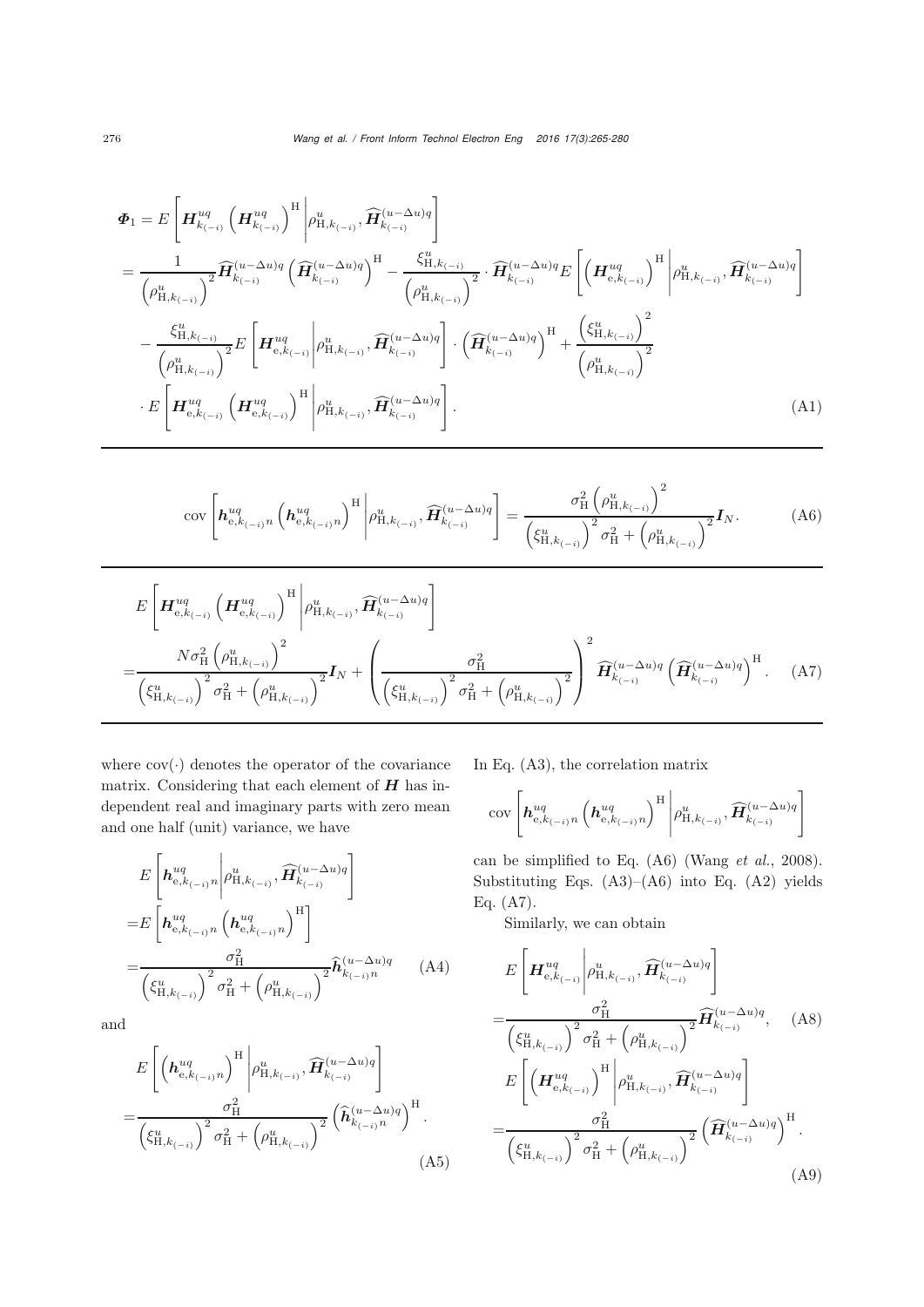Substituting Eqs.  $(A7)$ – $(A9)$  into Eq.  $(A1)$ yields Eq. [\(A10\)](#page-12-0).

In the same way, we have  $\Phi_2$  (Eq. [\(A11\)](#page-12-1)) and *Φ*<sup>3</sup> (Eq. [\(A12\)](#page-12-2)). Thus, substituting Eqs. [\(A10\)](#page-12-0)– [\(A12\)](#page-12-2) into matrix  $A_{k_{(-i)}}$  (Eq. [\(16\)](#page-4-1)) yields Eq. [\(A13\)](#page-13-0) (see p.278). This completes the derivation of matrix  $A_{k_{(-i)}}$ .

## Appendix B: Derivation of the proposed robust Max-SLNR

Observing  $A_{k_{(-i)}}$  (Eq. [\(16\)](#page-4-1)) and  $B_{k_i}$  (Eq. [\(22\)](#page-5-1)), we find that they have the same structure and form. This also implies the duality between Max-SINR over uplink and Max-SLNR over downlink. As derived in Appendix A, we have to first calculate the three expected values corresponding to matrix  $B_{k_i}$ in Eq. [\(22\)](#page-5-1). Similar to Eq. [\(A10\)](#page-12-0) in Appendix A, we have

<span id="page-12-0"></span>
$$
\Psi_{1} = E\left[ \left(\mathbf{G}_{k_{i}}^{uq}\right)^{*}\left(\mathbf{G}_{k_{i}}^{uq}\right)^{\mathrm{T}} \left| \rho_{\mathrm{G},k_{i}}^{u}, \hat{\mathbf{G}}_{k_{i}}^{(u-\Delta u)q} \right| \right]
$$
\n
$$
= \left( \frac{\sigma_{\mathrm{G}}^{2} \xi_{\mathrm{G},k_{i}}^{u}}{\left(\xi_{\mathrm{G},k_{i}}^{u}\right)^{2} \rho_{\mathrm{G},k_{i}}^{u} \sigma_{\mathrm{G}}^{2} + \left(\rho_{\mathrm{G},k_{i}}^{u}\right)^{3}} - \frac{1}{\rho_{\mathrm{G},k_{i}}^{u}} \right)^{2} \left(\hat{\mathbf{G}}_{k_{i}}^{(u-\Delta u)q}\right)^{*} \left(\hat{\mathbf{G}}_{k_{i}}^{(u-\Delta u)q}\right)^{\mathrm{T}} + \frac{N \sigma_{\mathrm{G}}^{2} \left(\xi_{\mathrm{G},k_{i}}^{u}\right)^{2}}{\left(\xi_{\mathrm{G},k_{i}}^{u}\right)^{2} \sigma_{\mathrm{G}}^{2} + \left(\rho_{\mathrm{G},k_{i}}^{u}\right)^{2}} \mathbf{I}_{N}.
$$
\n(B1)

$$
\Phi_{1} = E \left[ \mathbf{H}_{k_{(-i)}}^{uq} \left( \mathbf{H}_{k_{(-i)}}^{uq} \right)^{H} \middle| \rho_{H,k_{(-i)}}^{u}, \widehat{\mathbf{H}}_{k_{(-i)}}^{(u-\Delta u)q} \right] = \left( \frac{\sigma_{H}^{2} \xi_{H,k_{(-i)}}^{u}}{\left( \xi_{H,k_{(-i)}}^{u} \right)^{2} \rho_{H,k_{(-i)}}^{u} \sigma_{H}^{2} + \left( \rho_{H,k_{(-i)}}^{u} \right)^{3}} - \frac{1}{\rho_{H,k_{(-i)}}^{u}} \right)^{2}
$$

$$
\cdot \widehat{\mathbf{H}}_{k_{(-i)}}^{(u-\Delta u)q} \left( \widehat{\mathbf{H}}_{k_{(-i)}}^{(u-\Delta u)q} \right)^{H} + \frac{N \sigma_{H}^{2} \left( \xi_{H,k_{(-i)}}^{u} \right)^{2}}{\left( \xi_{H,k_{(-i)}}^{u} \right)^{2} \sigma_{H}^{2} + \left( \rho_{H,k_{(-i)}}^{u} \right)^{2}} \mathbf{I}_{N}.
$$
\n(A10)

<span id="page-12-1"></span>
$$
\Phi_{2} = E\left[ (\mathbf{G}_{-k}^{uq})^{*} (\mathbf{G}_{-k}^{uq})^{T} \middle| \left\{ \rho_{G,1_{a}}^{u}, \rho_{G,1_{b}}^{u}, \dots, \rho_{G,(k-1)_{b}}^{u}, \rho_{G,(k+1)_{a}}^{u}, \dots, \rho_{G,K_{a}}^{u}, \rho_{G,K_{b}}^{u} \right\}, \hat{\mathbf{G}}_{-k}^{(u-\Delta u)q} \right]
$$
\n
$$
= \sum_{k'=1,k'\neq k}^{K} \sum_{i'\in\{a,b\}} \left( \frac{\sigma_{\text{H}}^{2} \xi_{\text{H},k'_{i'}}^{u}}{\left(\xi_{\text{H},k'_{i'}}^{u}\right)^{2} \rho_{\text{H},k'_{i'}}^{u} \sigma_{\text{H}}^{2} + \left(\rho_{\text{H},k'_{i'}}^{u}\right)^{3}} - \frac{1}{\rho_{\text{H},k'_{i'}}^{u}} \right)^{2} \widehat{\mathbf{H}}_{k'_{i'}}^{(u-\Delta u)q} \left(\widehat{\mathbf{H}}_{k'_{i'}}^{(u-\Delta u)q}\right)^{\text{H}}
$$
\n
$$
+ \sum_{k'=1,k'\neq k}^{K} \sum_{i'\in\{a,b\}} \frac{N \sigma_{\text{H}}^{2} \left(1 - \left(\rho_{\text{H},k'_{i'}}^{u}\right)^{2}\right)}{\left(\xi_{\text{H},k'_{i'}}^{u}\right)^{2} \sigma_{\text{H}}^{2} + \left(\rho_{\text{H},k'_{i'}}^{u}\right)^{2}} \mathbf{I}_{N}.
$$
\n(A11)

<span id="page-12-2"></span>
$$
\Phi_{3} = E \left[ \mathbf{H}_{e,k_{i}}^{uq} \left( \mathbf{H}_{e,k_{i}}^{uq} \right)^{H} \left| \rho_{H,k_{i}}^{u}, \widehat{\mathbf{H}}_{k_{i}}^{(u-\Delta u)q} \right] \right]
$$
\n
$$
= \left( \frac{\sigma_{H}^{2} \xi_{H,k_{i}}^{u}}{\left(\xi_{H,k_{i}}^{u}\right)^{2} \rho_{H,k_{i}}^{u} \sigma_{H}^{2} + \left(\rho_{H,k_{i}}^{u}\right)^{3}} - \frac{1 - \rho_{H,k_{i}}^{u}}{\rho_{H,k_{i}}^{u}} \right)^{2} \widehat{\mathbf{H}}_{k_{i}}^{(u-\Delta u)q} \left( \widehat{\mathbf{H}}_{k_{i}}^{(u-\Delta u)q} \right)^{H} + \frac{N \sigma_{H}^{2} \left(\xi_{H,k_{i}}^{u}\right)^{2}}{\left(\xi_{H,k_{i}}^{u}\right)^{2} \sigma_{H}^{2} + \left(\rho_{H,k_{i}}^{u}\right)^{2}} \mathbf{I}_{N}.
$$
\n(A12)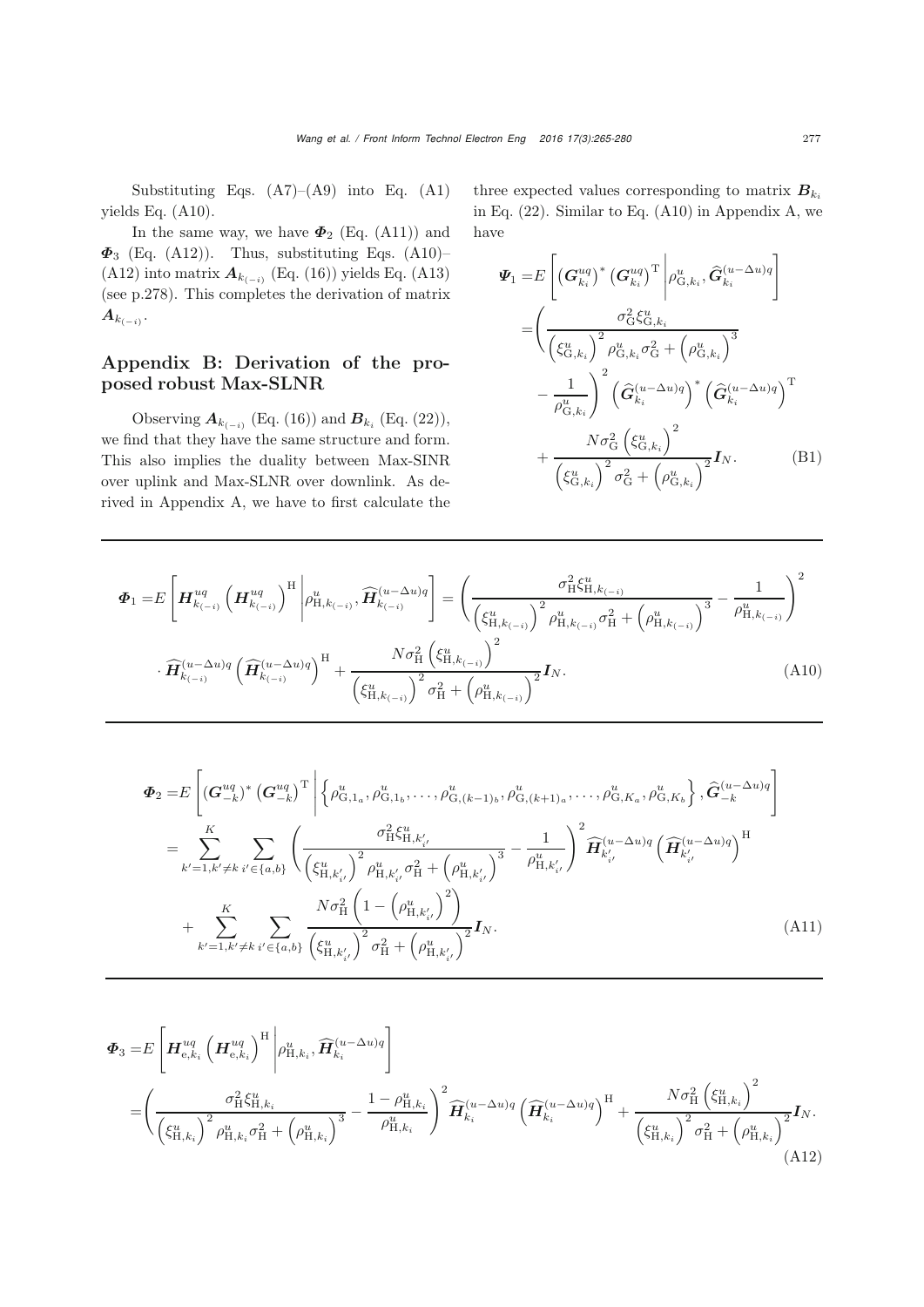$$
A_{k_{(-i)}} = \left\{ \left( \frac{\sigma_{H}^{2} \xi_{H,k_{(-i)}}^{u}}{\left(\xi_{H,k_{(-i)}}^{u}\right)^{2} \rho_{H,k_{(-i)}}^{u} \sigma_{H}^{2} + \left(\rho_{H,k_{(-i)}}^{u}\right)^{3}} - \frac{1}{\rho_{H,k_{(-i)}}^{u}} \right)^{2} \left( \widehat{H}_{k_{(-i)}}^{(u-\Delta u)q} \right)^{*} \left( \widehat{H}_{k_{(-i)}}^{(u-\Delta u)q} \right)^{\mathrm{T}} \right. \\ \left. + \frac{N \sigma_{H}^{2} \left( \xi_{H,k_{(-i)}}^{u} \right)^{2}}{\left(\xi_{H,k_{(-i)}}^{u}\right)^{2} \sigma_{H}^{2} + \left(\rho_{H,k_{(-i)}}^{u}\right)^{2}} I_{N} \right\} \left\{ \sigma_{\mathrm{MS}}^{2} I_{N} + \frac{P_{\mathrm{MS}}}{M} \left[ \left( \frac{\sigma_{\mathrm{HS}}^{2} \xi_{H,k_{i}}^{u}}{\left(\xi_{H,k_{i}}^{u}\right)^{2} \rho_{H,k_{i}}^{u} \sigma_{H}^{2} + \left(\rho_{H,k_{i}}^{u}\right)^{3}} - \frac{1 - \rho_{H,k_{i}}^{u}}{\rho_{H,k_{i}}^{u}} \right)^{2} \left( \widehat{H}_{k_{i}}^{(u-\Delta u)q} \right)^{*} \left( \widehat{H}_{k_{i}}^{(u-\Delta u)q} \right)^{\mathrm{T}} + \frac{N \sigma_{\mathrm{H}}^{2} \left( \xi_{H,k_{i}}^{u}}{\left(\xi_{H,k_{i}}^{u}\right)^{2} \sigma_{H}^{2} + \left(\rho_{H,k_{i}}^{u}\right)^{2}} I_{N} \right. \\ \left. + \sum_{k'=1,k'\neq k}^{K} \sum_{i'\in\{a,b\}} \left( \frac{\sigma_{\mathrm{H}}^{2} \xi_{H,k'_{i'}}^{u}}{\left(\xi_{H,k'_{i'}}^{u}\right)^{2} \rho_{H,k'_{i'}}^{u} \sigma_{H}^{2} + \left(\rho_{H,k'_{i'}}^{u}\right)^{3}} - \frac{1}{\rho_{H,k'_{i'}}^{u}} \right)^{2} \left( \widehat{H}_{k'_{i}}^{(u-\Delta u)q} \right)^{*} \left( \widehat{H}_{k'_{i}}^{(u-\Delta u)q}
$$

Similar to Eq. [\(A11\)](#page-12-1) in Appendix A, we have

$$
\Psi_{2} = E \left[ (\mathbf{G}_{-k}^{uq})^{*} (\mathbf{G}_{-k}^{uq})^{T} \middle| \{ \rho_{G,1_{a}}^{u}, \rho_{G,1_{b}}^{u}, \dots, \right. \\
\left. \rho_{G,(k-1)_{b}}^{u}, \rho_{G,(k+1)_{a}}^{u}, \dots, \rho_{G,K_{a}}^{u}, \rho_{G,K_{b}}^{u} \}, \hat{\mathbf{G}}_{-k}^{(u-\Delta u)q} \right] \\
= \sum_{k'=1,k'\neq k}^{K} \sum_{i' \in \{a,b\}} \left( \frac{\sigma_{G}^{2} \xi_{G,k'_{i'}}^{u}}{\left(\xi_{G,k'_{i'}}^{u}\right)^{2} \rho_{G,k'_{i'}}^{u} \sigma_{G}^{2} + \left(\rho_{G,k'_{i'}}^{u}\right)^{3}} \\
- \frac{1}{\rho_{G,k'_{i'}}^{u}} \right)^{2} \left( \hat{\mathbf{G}}_{k'_{i'}}^{(u-\Delta u)q} \right)^{*} \left( \hat{\mathbf{G}}_{k'_{i'}}^{(u-\Delta u)q} \right)^{T} \\
+ \sum_{k'=1,k'\neq k}^{K} \sum_{i' \in \{a,b\}} \frac{N \sigma_{G}^{2} \left(\xi_{G,k'_{i'}}^{u}\right)^{2}}{\left(\xi_{G,k'_{i'}}^{u}\right)^{2} \sigma_{G}^{2} + \left(\rho_{G,k'_{i'}}^{u}\right)^{2}} \mathbf{I}_{N}.
$$
\n(B2)

Similar to Eq. [\(A12\)](#page-12-2) in Appendix A, we have

$$
\Psi_{3} = E \left[ \left( \mathbf{H}_{e,k_{i}}^{uq} \right)^{*} \left( \mathbf{H}_{e,k_{i}}^{uq} \right)^{\mathrm{T}} \Big| \rho_{\mathrm{G},k_{(-i)}}^{u}, \widehat{\mathbf{G}}_{k_{(-i)}}^{(u-\Delta u)q} \right] \n= \left( \frac{\sigma_{\mathrm{G}}^{2} \xi_{\mathrm{G},k_{(-i)}}^{u}}{\left( \xi_{\mathrm{G},k_{(-i)}}^{u} \right)^{2} \rho_{\mathrm{G},k_{(-i)}}^{u} \sigma_{\mathrm{G}}^{2} + \left( \rho_{\mathrm{G},k_{(-i)}}^{u} \right)^{3}} - \frac{1 - \rho_{\mathrm{G},k_{(-i)}}^{u}}{\rho_{\mathrm{G},k_{(-i)}}^{u}} \right)^{2} \left( \widehat{\mathbf{G}}_{k_{(-i)}}^{(u-\Delta u)q} \right)^{*} \left( \widehat{\mathbf{G}}_{k_{(-i)}}^{(u-\Delta u)q} \right)^{\mathrm{T}}
$$

<span id="page-13-0"></span>
$$
+\frac{N\sigma_{\mathcal{G}}^{2}\left(\xi_{\mathcal{G},k_{(-i)}}^{u}\right)^{2}}{\left(\xi_{\mathcal{G},k_{(-i)}}^{u}\right)^{2}\sigma_{\mathcal{G}}^{2}+\left(\rho_{\mathcal{G},k_{(-i)}}^{u}\right)^{2}}\mathbf{I}_{N}.
$$
 (B3)

Substituting Eqs. [\(B1\)](#page-11-0)–[\(B3\)](#page-10-16) into Eq. [\(22\)](#page-5-1) yields Eq. [\(B4\)](#page-11-4). This completes the derivation of matrix  $B_{k_i}$ .

## Appendix C: Derivation of  $\rho_{\textrm{H},k_i}^{ud}$

In terms of the the MSE criterion, substituting Eq. [\(26\)](#page-6-0) into Eq. [\(27\)](#page-6-3) yields

$$
E\left(\left|\tilde{Y}_{k_{i},mn}^{uq} - \hat{H}_{k_{i},mn}^{uq}\tilde{s}_{k_{i},m}^{uq}\right|^{2}\right) = \Re_{\text{HH},k_{i}}(0,0) - 2\rho_{\text{H},k_{i}}^{u\text{d}}\Re_{\text{HH},k_{i}}(\Delta u,0) + \left(\rho_{\text{H},k_{i}}^{u\text{d}}\right)^{2} \Re_{\text{HH},k_{i}}(0,0) + \sigma_{\text{RS}}^{2},
$$
(C1)

where

$$
\Re_{\mathrm{HH},k_i}(\Delta u, \Delta q) = E\left(H^{uq}_{k_i,mn}\left(H^{(u+\Delta u)(q+\Delta q)}_{k_i,mn}\right)^*\right).
$$

We take the derivative of

$$
E\left(\left|Y^{uq}_{k_i,mn} - \widehat{H}^{uq}_{k_i,mn} s^{uq}_{k_i,m}\right|^2\right)
$$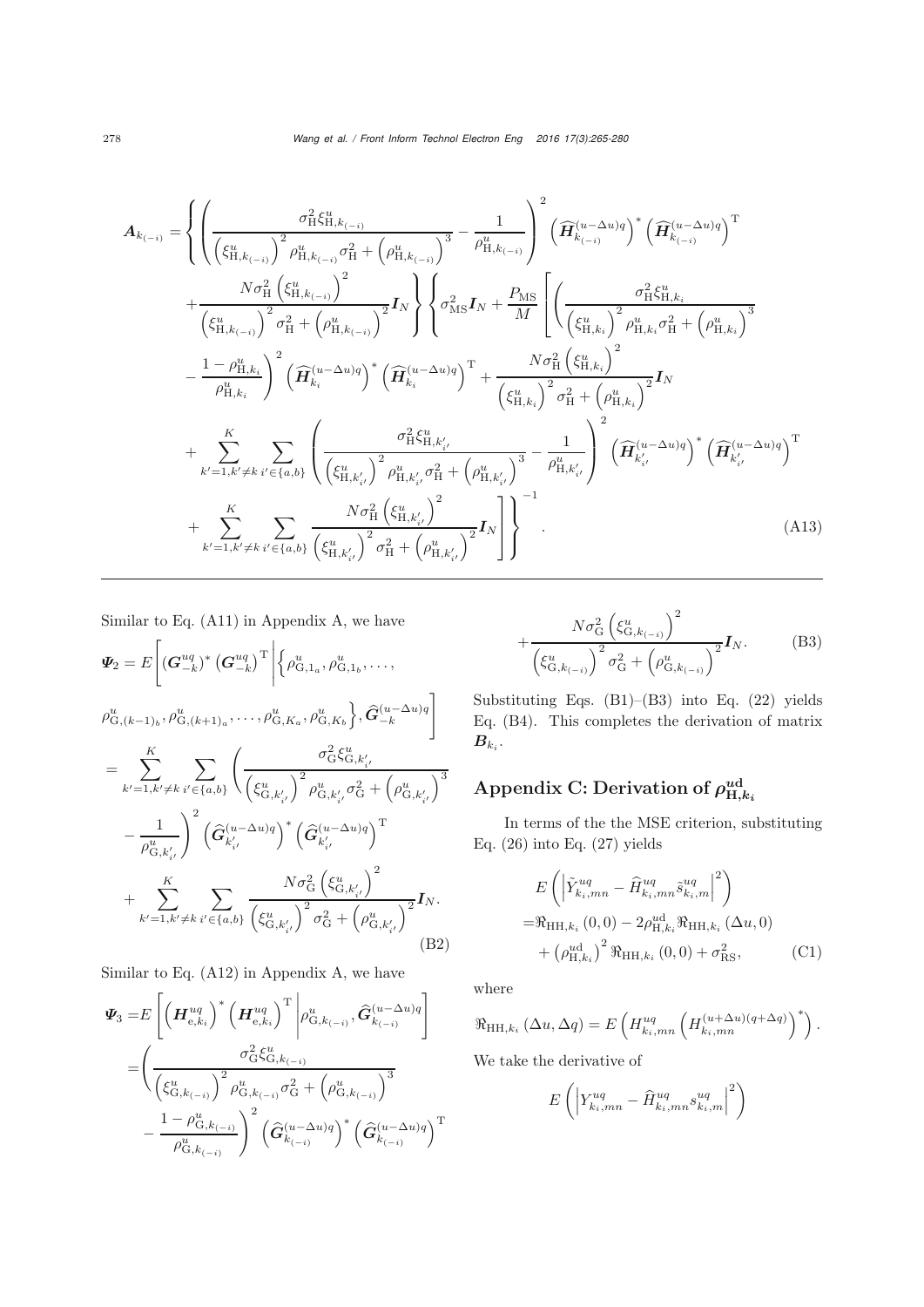$$
B_{k_{i}} = \left\{ \left( \frac{\sigma_{\mathcal{G}}^{2} \zeta_{\mathcal{G},k_{i}}^{u}}{\left(\zeta_{\mathcal{G},k_{i}}^{u}\right)^{2} \rho_{\mathcal{G},k_{i}}^{u} \sigma_{\mathcal{G}}^{2} + \left(\rho_{\mathcal{G},k_{i}}^{u}\right)^{3}} - \frac{1}{\rho_{\mathcal{G},k_{i}}^{u}} \right)^{2} \left(\hat{G}_{k_{i}}^{(u-\Delta u)q}\right)^{*} \left(\hat{G}_{k_{i}}^{(u-\Delta u)q}\right)^{\mathrm{T}} \right\} + \frac{N \sigma_{\mathcal{G}}^{2} \left(\xi_{\mathcal{G},k_{i}}^{u}\right)^{2}}{\left(\xi_{\mathcal{G},k_{i}}^{u}\right)^{2} \sigma_{\mathcal{G}}^{2} + \left(\rho_{\mathcal{G},k_{i}}^{u}\right)^{2}} I_{N} \right\} \left\{ \sigma_{\mathrm{RS}}^{2} I_{N} + \frac{P_{\mathrm{RS}}}{N} \left[ \left( \frac{\sigma_{\mathcal{G}}^{2} \zeta_{\mathcal{G},k_{(-i)}}^{u}}{\left(\xi_{\mathcal{G},k_{(-i)}}^{u}\right)^{2} \rho_{\mathcal{G},k_{(-i)}}^{u} \sigma_{\mathcal{G}}^{2} + \left(\rho_{\mathcal{G},k_{(-i)}}^{u}\right)^{3}} - \frac{1 - \rho_{\mathcal{G},k_{(-i)}}^{u}}{\rho_{\mathcal{G},k_{(-i)}}^{u}\right)^{2} \left(\hat{G}_{k_{(-i)}}^{(u-\Delta u)q}\right)^{*} \left(\hat{G}_{k_{(-i)}}^{(u-\Delta u)q}\right)^{\mathrm{T}} + \frac{N \sigma_{\mathrm{H}}^{2} \left(\xi_{\mathcal{G},k_{(-i)}}^{u}}{\left(\xi_{\mathcal{G},k_{(-i)}}^{u}\right)^{2} \sigma_{\mathcal{G}}^{2} + \left(\rho_{\mathcal{G},k_{(-i)}}^{u}\right)^{2}} I_{N} \right\} + \sum_{k'=1,k'\neq k}^{K} \sum_{i'\in\{a,b\}} \left( \frac{\sigma_{\mathcal{G}}^{2} \zeta_{\mathcal{G},k'_{i'}}^{u}}{\left(\xi_{\mathcal{G},k'_{i'}}^{u}\right)^{2} \rho_{\mathcal{G},k'_{
$$

with respect to  $\rho_{H,k_i}^{ud}$  and set it to zero, and then we have

$$
\frac{\mathrm{d}E\left(\left|\tilde{Y}_{k_i,mn}^{uq} - \hat{H}_{k_i,mn}^{uq}\tilde{s}_{k_i,m}^{uq}\right|^2\right)}{\mathrm{d}\rho_{\mathrm{H},k_i}^{u\mathrm{d}}}
$$
\n
$$
=-2\Re_{\mathrm{HH},k_i}\left(\Delta u,0\right) + 2\Re_{\mathrm{HH},k_i}\left(0,0\right)\rho_{\mathrm{H},k_i}^{u\mathrm{d}}
$$
\n
$$
=0,\tag{C2}
$$

which gives

$$
\rho_{\mathrm{H},k_{i}}^{\mathrm{ud}} = \frac{\Re_{\mathrm{HH},k_{i}}\left(\Delta u,0\right)}{\Re_{\mathrm{HH},k_{i}}\left(0,0\right)},\tag{C3}
$$

which is the error coefficient from the time-variant property of the channel.

## Appendix D: Derivation of  $\rho_{H,k_i}^{ue}$

In what follows, when the MMSE-based channel estimator is used, the estimated channel complex gain is given by the form

$$
\hat{H}_{k_{i},mn}^{(u-\Delta u)q} = \frac{\text{SNR}_{\text{H},k_{i}}^{up}}{1 + \text{SNR}_{\text{H},k_{i}}^{up}} H_{k_{i},mn}^{uq}
$$
\n
$$
+ \frac{E\left[H_{k_{i},mn}^{uq}\left(H_{k_{i},mn}^{uq}\right)^{*}\left(\tilde{s}_{k_{i},m}^{uq}\right)^{*}\right] \tilde{z}_{k_{i},n}^{uq}}{E\left[H_{k_{i},mn}^{uq}\left(H_{k_{i},mn}^{uq}\right)^{*}\left(\tilde{s}_{k_{i},m}^{uq}\right)^{*}\left(\tilde{s}_{k_{i},m}^{uq}\right)^{*}+\sigma_{\text{RS}}^{2}\right]},\tag{D1}
$$

where

$$
\text{SNR}_{\text{H},k_i}^{up} = \frac{E\left[H_{k_i,mn}^{uq}\left(H_{k_i,mn}^{uq}\right)^*\left(\tilde{s}_{k_i,m}^{uq}\right)^*\tilde{s}_{k_i,m}^{uq}\right]}{\sigma_{\text{RS}}^2}
$$

is the equivalent SNR at pilot grids which can be estimated by the average SNR at data grids in terms of the relation that between them as shown in Eq. [\(34\)](#page-6-4). From the first term in the right-hand side of Eq. [\(D1\)](#page-11-0), it is obvious

$$
\rho_{H,k_i}^{ue} = \frac{\text{SNR}_{H,k_i}^{up}}{1 + \text{SNR}_{H,k_i}^{up}},\tag{D2}
$$

which is the error coefficient produced by channel estimation.

## Appendix E: CP-based estimation of SNR

In accordance with Ijaz *[et al.](#page-9-14)* [\(2011\)](#page-9-14), the average power of the uth received pilot OFDM symbols at the mth antenna of user  $k_i$  is equal to the sum of signal and noise power

$$
\frac{1}{2L} \left( \sum_{t=0}^{L-1} \left| \bar{y}_{k_{i},mn}^{u}(t) \right|^{2} + \sum_{t=N_{\text{C}}}^{N_{\text{C}}+L-1} \left| \bar{y}_{k_{i},mn}^{u}(t) \right|^{2} \right)
$$
\n
$$
\approx \hat{P}_{S,k_{i},mn}^{u} + \hat{P}_{N,k_{i},mn}^{u}, \tag{E1}
$$